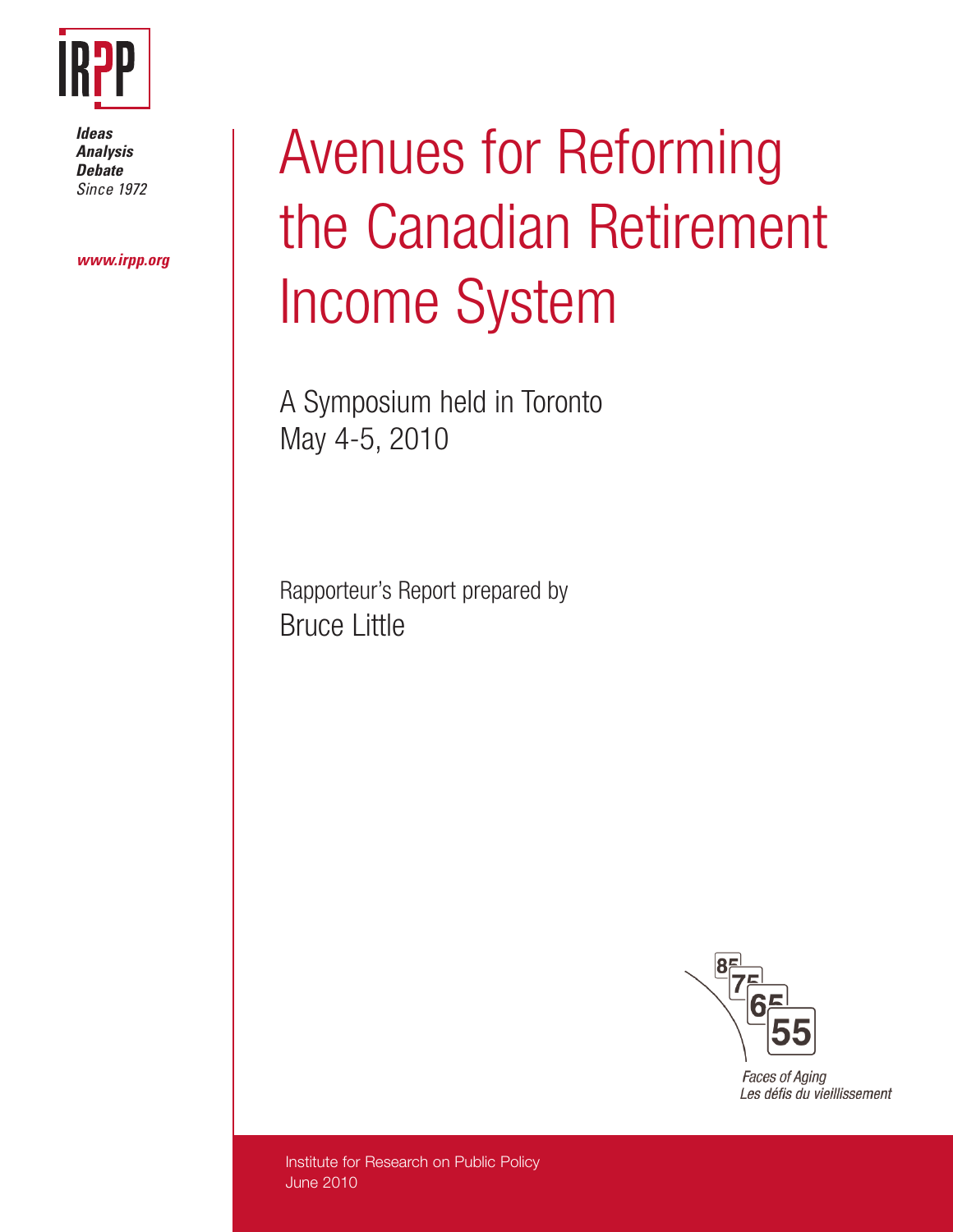# **Table of Contents**

| <b>Glossary of Terms</b>                                                | 2               |
|-------------------------------------------------------------------------|-----------------|
| <b>Executive Summary</b>                                                | 3               |
| <b>Background</b>                                                       | 7               |
| <b>Record of Proceedings</b>                                            | 8               |
| Session 1 - Income Replacement under the Current Retirement Income      |                 |
| System                                                                  | 8               |
| Session 2 – Individual and Market Failures: The Role of Government in   |                 |
| <b>Retirement Saving</b>                                                | 10              |
| (a) The Role of Government in Protecting Collective Retirement Savings: |                 |
| Pension Guarantees, Bankruptcy Laws and Creditor Protection             | 10 <sup>°</sup> |
| (b) The Role of Financial Literacy in Retirement Saving and Individual  |                 |
| Savers' Decision-Making                                                 | 12              |
| (c) Individual Risk-Taking: Health and Longevity Risks, Investment      |                 |
| Costs and Legal Risks                                                   | 14              |
| <b>Guest Speaker: Ontario Finance Minister Dwight Duncan</b>            | 17              |
| Session 3 – Panel on Retirement Saving Instruments for Workers in       |                 |
| <b>Small and Medium-Sized Enterprises</b>                               | 18              |
| Session 4 – Assessing Recent Reform Proposals: Criteria and Approaches  | 20              |
| <b>Guest Speaker: Federal Finance Minister James Flaherty</b>           | 26              |
| Session 5 – Perspectives on Recent Reform Proposals: Panel Discussion   | 27              |
| Session 6 - Wrap-up Session                                             | 31              |
| <b>Key Messages</b>                                                     | 32              |
| <b>References</b>                                                       | 35              |

The IRPP is grateful to the following for their financial support of the May 4-5, 2010 symposium of experts:

- Sun Life Financial
- Ontario Ministry of Finance
- Human Resources and Skills Development Canada
- Department of Finance Canada
- BMO Financial Group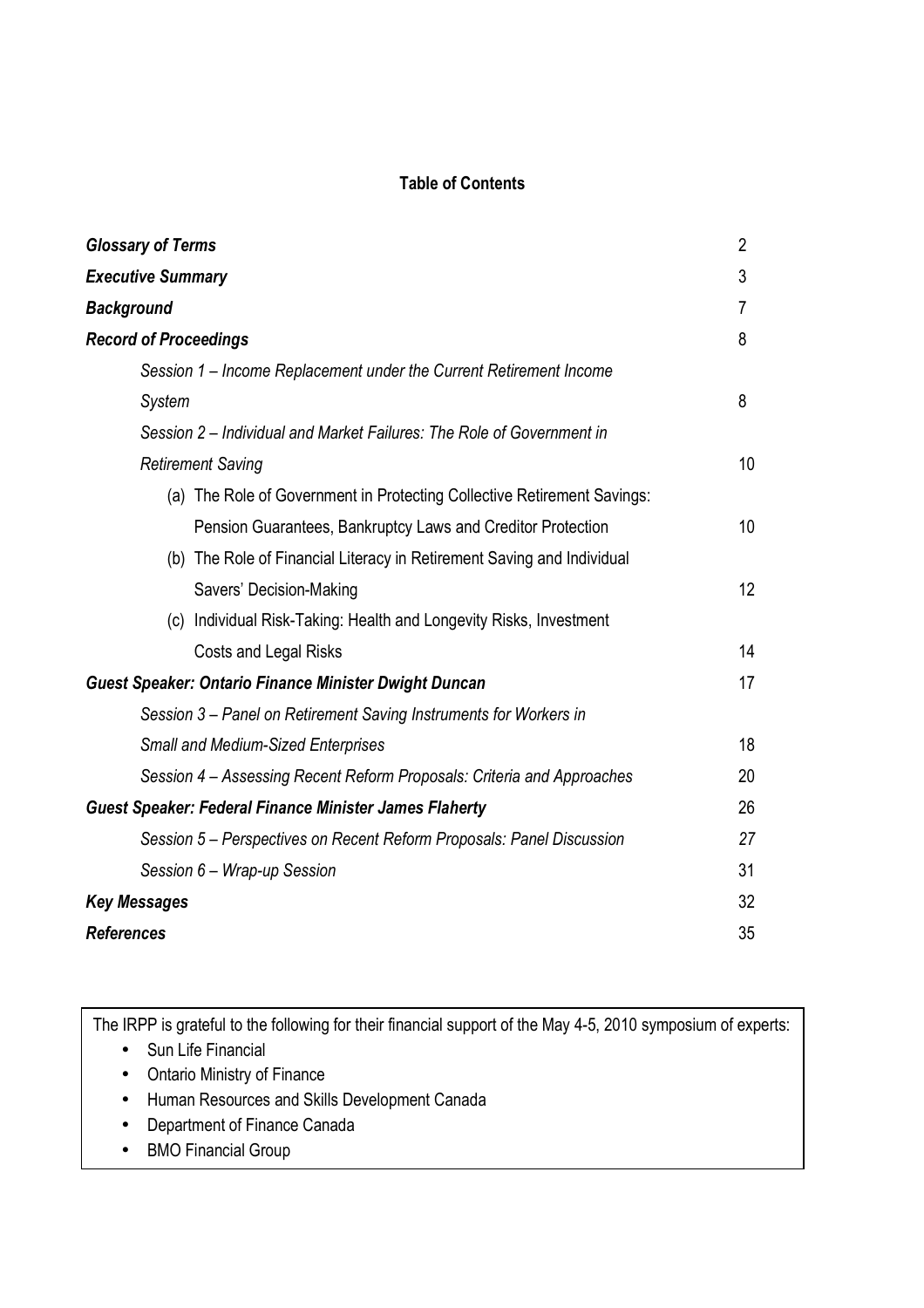# *Glossary of Terms*

| AIMCo        | Alberta Investment Management Corporation                                            |
|--------------|--------------------------------------------------------------------------------------|
| <b>BcIMC</b> | <b>British Columbia Investment Management Corporation</b>                            |
| <b>CPP</b>   | Canada Pension Plan                                                                  |
| <b>CPPIB</b> | Canada Pension Plan Investment Board                                                 |
| CPP/QPP      | Canada Pension Plan and Quebec Pension Plan                                          |
| <b>CRA</b>   | Canada Revenue Agency                                                                |
| <b>CSPP</b>  | Canada supplementary pension plan (as proposed by Keith Ambachtsheer)                |
| DB           | defined benefit                                                                      |
| DC           | defined contribution                                                                 |
| <b>DPSP</b>  | deferred profit sharing plan                                                         |
| <b>GIS</b>   | <b>Guaranteed Income Supplement</b>                                                  |
| <b>GRRSP</b> | group registered retirement savings plan                                             |
| <b>HOOPP</b> | <b>Healthcare of Ontario Pension Plan</b>                                            |
| <b>IRA</b>   | US individual retirement account                                                     |
| <b>JEPPS</b> | Joint Expert Panel on Pension Standards (to advise the governments of Alberta and BC |
|              | on workplace pension issues)                                                         |
| <b>JSPP</b>  | jointly sponsored pension plan                                                       |
| <b>MEPP</b>  | multi-employer pension plan                                                          |
| <b>OAS</b>   | Old Age Security                                                                     |
| <b>OECP</b>  | <b>Ontario Expert Commission on Pensions</b>                                         |
| <b>OMERS</b> | <b>Ontario Municipal Employees Retirement System</b>                                 |
| <b>PPIC</b>  | Pension Plans in Canada (Statistics Canada survey)                                   |
| <b>PRP</b>   | Pension Review Panel (to advise the government of Nova Scotia on workplace           |
|              | pension issues)                                                                      |
| QPP          | Quebec Pension Plan                                                                  |
| <b>RIS</b>   | retirement income system                                                             |
| <b>RPP</b>   | registered pension plan                                                              |
| <b>RRIF</b>  | registered retirement income fund                                                    |
| <b>SiPP</b>  | simplified pension plan                                                              |
| <b>RRSP</b>  | registered retirement savings plan                                                   |
| <b>TFSA</b>  | tax free savings account                                                             |
| <b>YBE</b>   | year's basic exemption (under the CPP/QPP)                                           |
| <b>YMPE</b>  | year's maximum pensionable earnings (under the CPP/QPP)                              |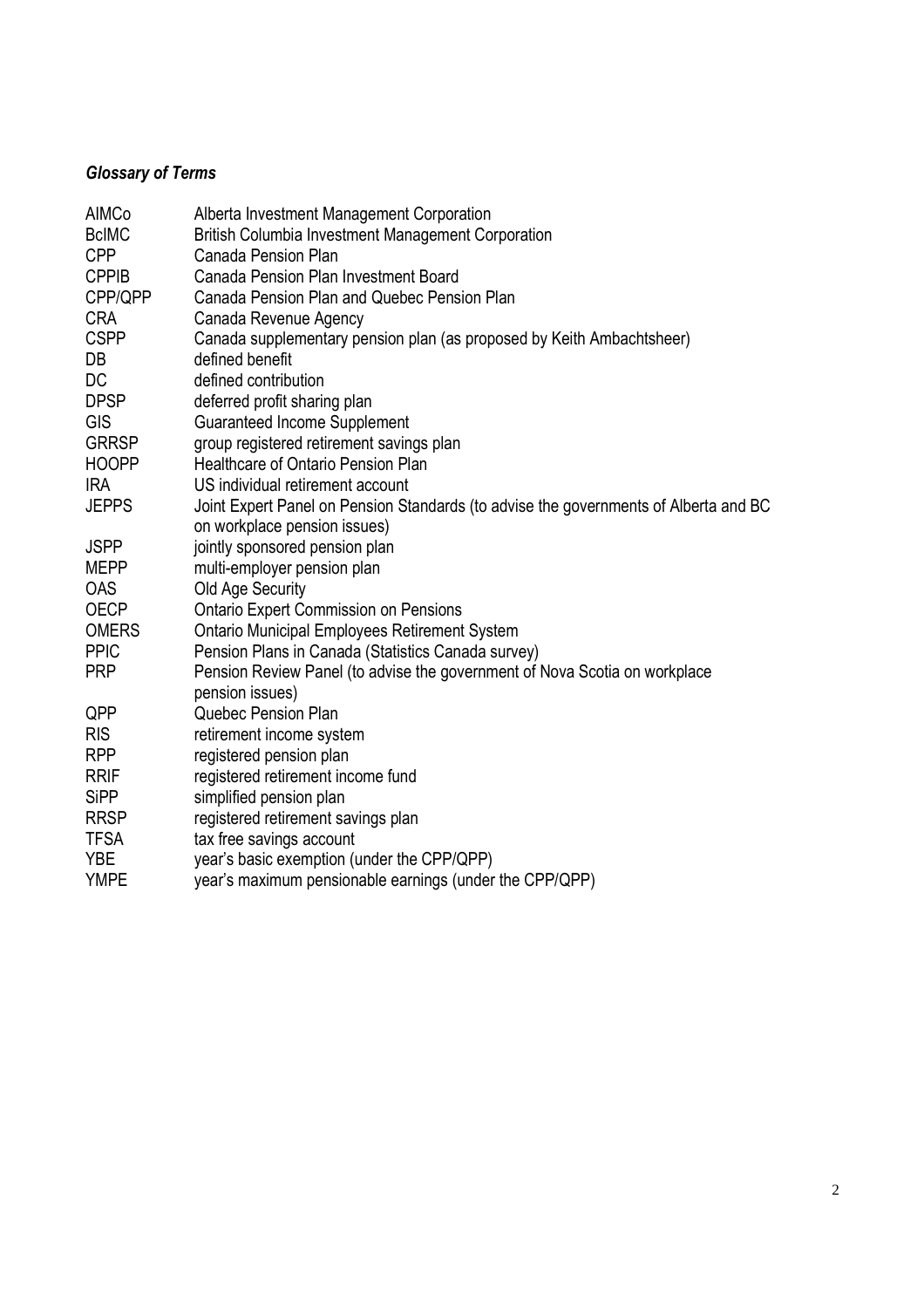# *Executive Summary*

The recent financial crisis and recession have brought the viability and security of employer-sponsored pension plans, the sustainability of public pension programs and the adequacy of individual retirement saving into the spotlight since late 2008. In this context, and at a time when governments in Canada are actively consulting about the issue, the Institute for Research on Public Policy held a symposium to explore the retirement income prospects of today's middle-income workers and possible reform options. This is in contrast with earlier pension debates, when then-current retirees were the focus. The event consisted of expert panels and presentations based on research commissioned by the IRPP and other groups; it brought together 60 invited experts and practitioners from government, business, labour and academia. The following highlights some of the issues raised and conclusions reached during the event.

- Two complementary pieces of research pointed to a potential problem for future retirees. **Grant Schellenberg** and **Yuri Ostrovsky**'s research found differences of 7 to 9 percentage points between the earnings replacement rate of current 70-years-old male retirees who were covered by a registered pension plan (RPP) at age 55 and those who were not covered. The age of retirement was highlighted as a way workers adjust their replacement rate.
- **Michael Wolfson** produced a sophisticated forecast of the incomes of future retirees under the current retirement income system using LifePaths, a unique Statistics Canada micro-simulation model. He found that "about half of individuals born between 1945 and 1970 who are in the middle 50% of the earnings distribution in their prime working years can expect a decline in their standard of living after retirement of at least 25%." Further research is warranted to better incorporate items like housing and saving that are not explicitly tagged for retirement.
- Insolvency law could be improved to better protect workers' and pensioners' claims in pension funds sponsored by private employers. However, more promising avenues involve reforming the funding and governance requirements of defined-benefit (DB) plans, and possibly setting up a national pension guarantee fund. The latter would require federal-provincial coordination to address "moral hazard" and "adverse selection" issues. Pension fund surplus ownership remains a core issue that needs to be resolved.
- Workers without access to collective saving vehicles must face large financial and longevity risks on their own, which is costly for reasons such as a lack of expertise and the absence of economies of scale. The most efficient way to share and manage risks likely does not involve traditional DB structures, which fared well during the past three decades because of favourable demographic and market conditions that no longer hold,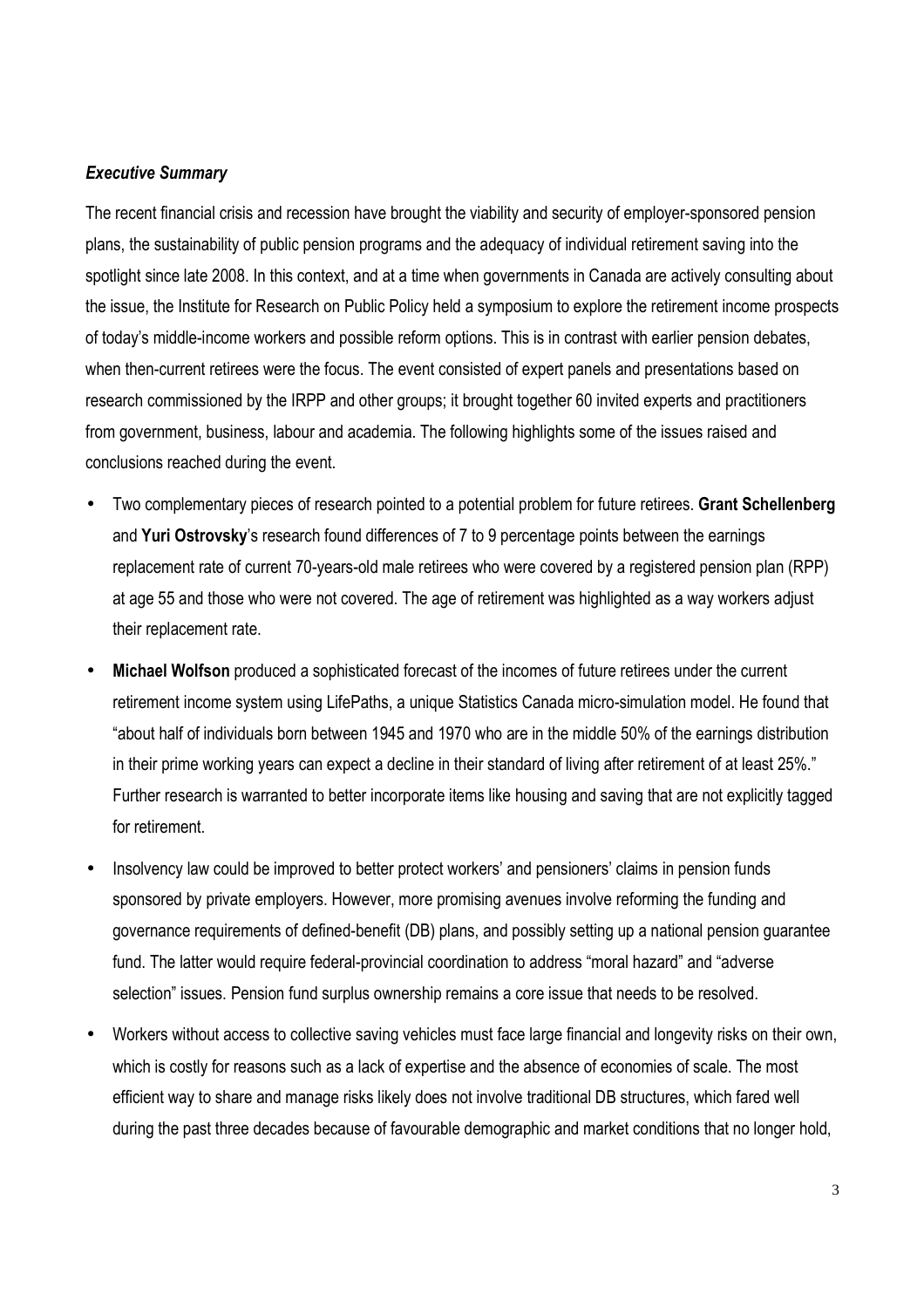or traditional defined-contribution (DC) structures, which do not allow individuals to share risk efficiently under current regulations. In the spirit of reforms in the Netherlands, discussions should include alternatives like plans where the payment of a target level of benefits is conditional on financial outcomes. Today's pension arrangements are often hedged by such conditions, and, according to rapporteur Bruce Little, absolute pension commitments – many of which promised more than they could deliver – might be a thing of the past.

- What role can financial literacy play in improving the outcomes of individuals who must make complex decisions about retirement? US research indicates that employer-based financial education improves employees' decision-making, and that this is the most efficient means of teaching retirement planning. However, well-crafted default options (in which workers are automatically enrolled, for example) are also important, and there is need to explore further the relative value of all available instruments in improving retirement outcomes.
- Many programs targeted at small- and medium-sized enterprises (SMEs) in Quebec and the US, which were discussed by a panel, have resulted in a limited take-up, even though they address SME owners' concerns regarding simplicity and cost. Some participants argued that a large percentage of SME workers do not want or need further pension coverage, and that it might be more efficient to simply improve on the options already available – including expanding access to individualized financial advice. Several participants noted that a lot of employers "want out of the pension business."
- **Bob Baldwin** compared reform proposals that alter the boundaries between voluntary and compulsory or private and public activity, and noted that preserving the parts of the current system that work well makes choices difficult; it might be easier to deal with a total failure that demands a greenfield approach. Two major issues are declining pension coverage and the ineffectiveness and inefficiency of existing retirement savings options, and he noted that the reform proposals differed on how to address these in their degree of compulsion, the treatment of the self-employed and the relationship to existing RPPs.
- **Baldwin** also noted that with changing demographics, "stabilizing the relationship between contributions and benefits will require some mix of higher contributions, lower benefit amounts, and later retirement," and that it is impossible for different cohorts to insure each other so that each cohort receives a fair benefit. This has a bearing on intergenerational fairness, which is a criterion by which to assess reform proposals. In contrast with past reforms, all current proposals assume that any new benefits would be fully funded; this is consistent with the current focus on avoiding imposing undue costs on future workers.
- Based on his simulations, **Keith Horner** favoured an expansion of the Canada Pension Plan (CPP) over the creation of a new large DC plan. This is mainly because of the greater new savings it might generate; this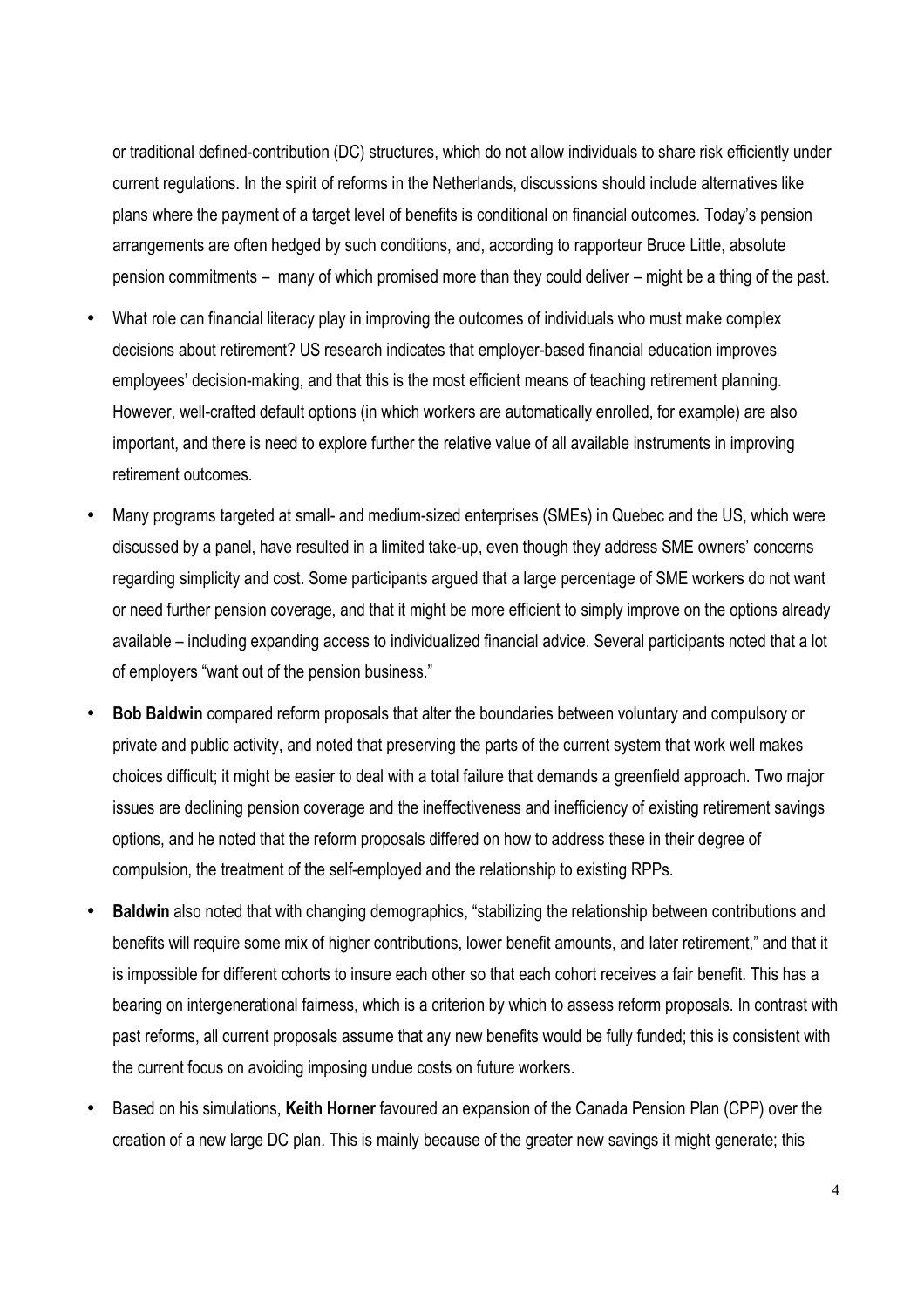would offset the future cost to government of the Guaranteed Income Supplement (GIS), which would be very large because tax-free savings accounts benefits are excluded from GIS eligibility calculations and because of the CPP's efficiency on the labour and financial markets. His proposal would increase CPP benefits from 25% to 40% of earnings up to the year's maximum pensionable earnings (YMPE) and from 0% to 25% of earnings between one and two times the YMPE, leaving room for additional discretionary saving, and it would encourage supplemental voluntary DC plans similar to the Alberta-BC proposal or Quebec's SiPPs.

- **Jonathan Kesselman** argued for further expanding the CPP and possibly phasing out old-age security in the future. In his view, we should displace inefficient employer-based plans, and expanding the CPP would address concerns about the current system and some of the reform proposals, such as costs, labour mobility problems and the need for risk pooling. **Wolfson,** based on his simulations, also favoured a doubling of the CPP, which would partially solve the problem identified in the *status quo* simulations he presented earlier.
- Although there was some agreement on the advantages of auto-enrolment compared with purely voluntary plans, there was less agreement on the role of the financial industry and the degree of compulsion needed in any reform. **Andrew Jackson** defended the Canadian Labour Congress's CPP-based proposal, highlighting its low cost and the fact that private sector employers and the financial sector had not been able to deliver sufficient coverage since the 1960s. Many participants expressed strong support for expanding the CPP in some fashion.
- Some panellists argued that instead of expanding the CPP the focus should be on improving the current system. **Bill Robson** presented his assessment grid, and he emphasized the importance of avoiding forced savings or unrealistic promises, and increasing flexibility in terms of the options available to workers/savers and employers/sponsors. He favoured increasing tax-deferred saving room and expanding privately delivered and better regulated DC plans.
- Flexibility was at the core of the Canadian Life and Health Insurance Association (CLHIA)'s proposal to further develop multi-employer pension plans, perhaps with mandatory pension coverage in firms with 20+ employees. Some participants opposed mandatory coverage, while **Horner** noted that the scale and targeting of mandatory plans involves a trade-off between increased retirement income security and higher welfare costs of forced saving.
- The CLHIA's proposal would address the concern many participants expressed with the prospect of putting large sums into the hands of a single organization; the Caisse de dépôt et placement du Québec was cited as an example to avoid.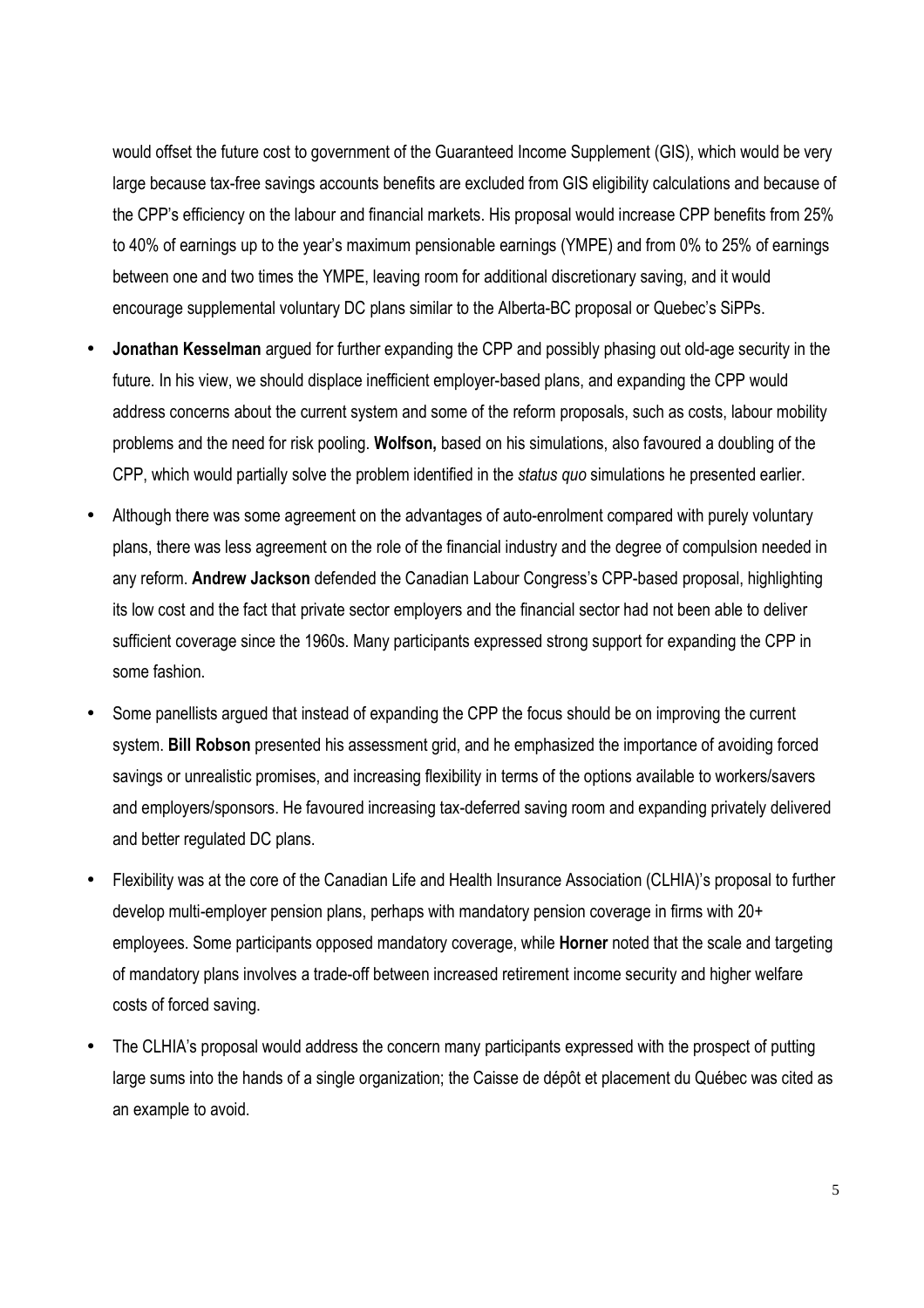- Several participants argued that the outlook for retirees will keep worsening, as many Canadians want to retire earlier than previous generations did. Others pointed out that current generations are staying in school longer and taking on more debt, resulting in a longer retirement supported by a shorter working life. Some see this trend as unsustainable in the long run and thus likely to reverse itself (it has already begun to).
- With increasing life expectancy and the changing nature of work, the age at which people retire is likely to rise naturally over the coming decades. Some believe it may be unnecessary to raise entitlement ages, as others suggested; but it will be crucial to take into account changing life cycle dynamics and the health of future retirees in analyses and policies.

Pension politics are difficult, and participants raised concerns that some proposals had little political appeal. But in his address Ontario Finance Minister **Dwight Duncan** said that "doing nothing is not an option," pointing out that all reform options might not be mutually exclusive and that the optimal policy outcome – the one meeting agreed upon principles – may require a mix of different elements. He said political decisions will determine the balance among the criteria.

The rapporteur noted there is a danger that for all the consultation by government, the debate will now move behind closed doors, leaving little room for nongovernment voices to weigh in on the various proposals. At any rate, there is no quick fix and the recent political momentum could wane, so progress might be slower than expected. For all the recent urgency in public discourse, he noticed an implicit acceptance at the symposium that this round of talks could take years to come to fruition. Politicians – possibly excepting British Columbia – seem concerned that quick solutions will be suboptimal, and appear inclined toward caution. This was certainly true for Federal Finance Minister **James Flaherty**, who said that all options were still on the table, but he did not want to unduly increase the future burden on his triplet sons. The federal government, he said, would not avoid making difficult decisions, but it would not make them hastily.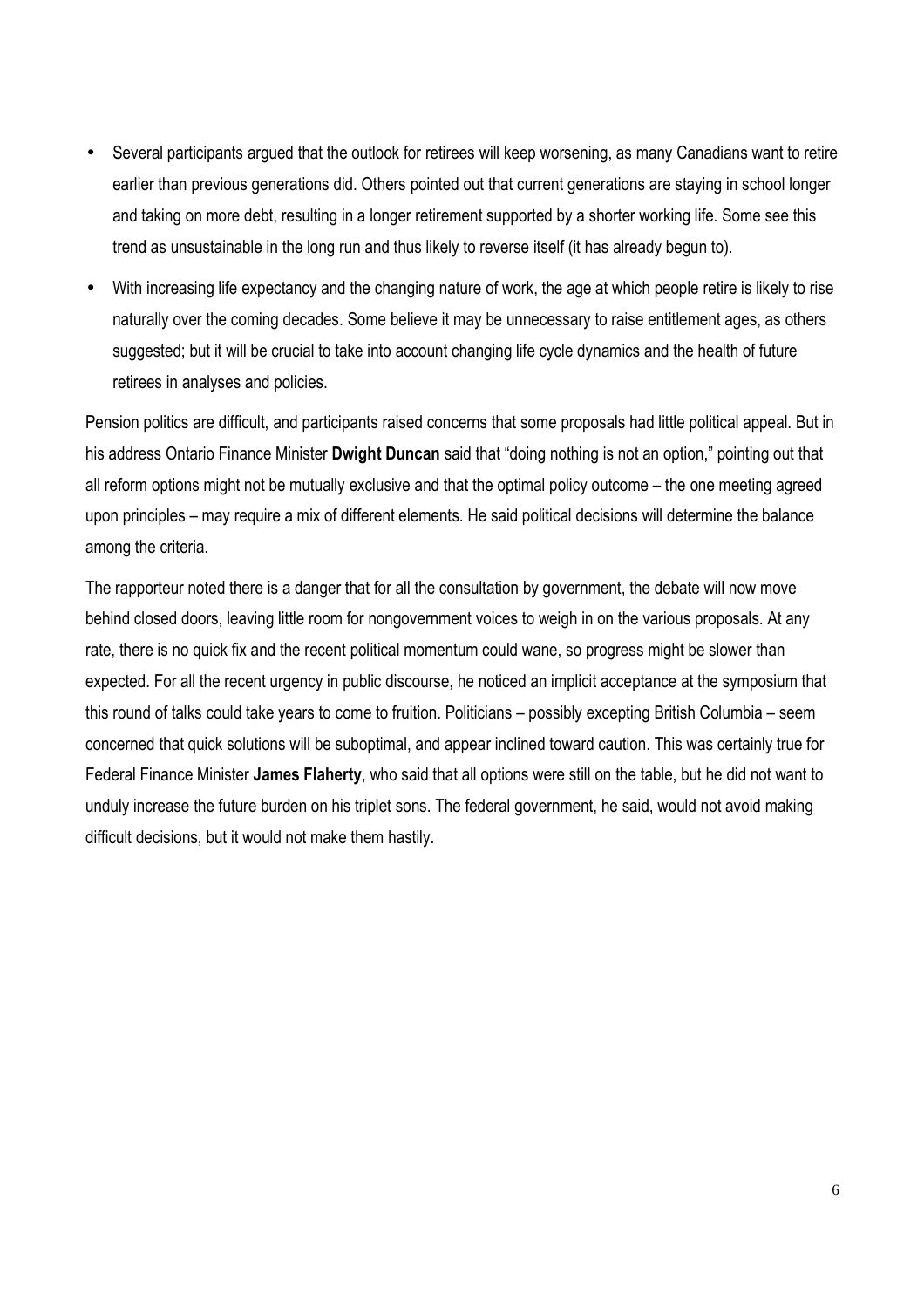## *Background*

1

Canada is in the midst of yet another debate over pensions, the latest in a long series of such discussions that have occurred in the postwar era. The financial crisis of 2008-09 exposed weaknesses when companies that failed – or faced bankruptcy – showed shortages in their pension plans that undermined the expectations of many employees and retirees for a financially secure retirement. Indeed, private sector employers have been moving for many years now to reduce their pension risk, mainly by shifting workers' pension arrangements to defined contribution plans from defined benefit plans. Governments have also been active in reviewing pension issues. Four provinces – Ontario, Nova Scotia and (jointly) Alberta and British Columbia – have produced substantial reports on pension matters in recent years.<sup>1</sup> The federal government has become more active with a public consultation paper of its own on federally regulated pensions, followed by cross-country consultations and changes to federal legislation. Together, the federal, provincial and territorial finance ministers established the Research Working Group on Retirement Income Adequacy, which released a summary report in December 2009 (Mintz 2009), which has been the subject of further consultations.

This rapporteur's report is a summary of a symposium entitled "Avenues for Reforming the Canadian Retirement Income System" held by the Institute for Research on Public Policy on May 4-5, 2010, in Toronto. The symposium attracted about 60 invited experts and practitioners from government, business, labour and academia. It did not deal with the broader issue of income adequacy for the elderly, though the subject did arise occasionally. The very term "retirement" in the title of the event implies a life of work from which people have retired, and this was the focus of the presentations and the discussions that followed. There was a sense of history at work here, since many of the older participants recalled vividly (and some cut their teeth on) the "great pension debate" of the late 1970s and early 1980s. One participant drew the parallel immediately, adding: "But now we have data, unlike in 1980." We also have considerably more experience with pensions themselves, in both the public and private sectors, and this history informed the debate as well.

<sup>&</sup>lt;sup>1</sup> See Joint Expert Panel on Pension Standards (2008); Ontario Expert Commission on Pensions (2008); and Pension Review Panel ( 2009).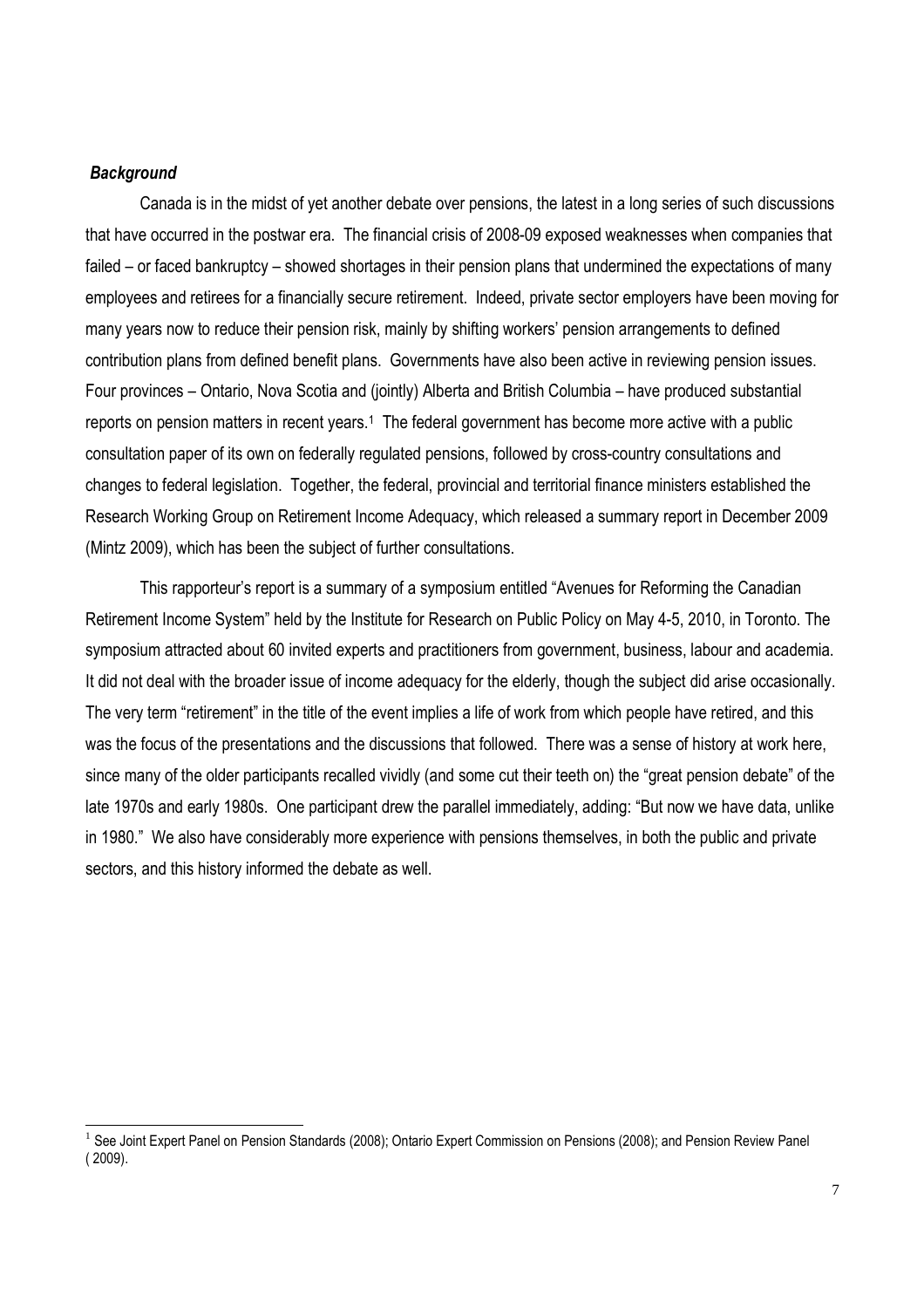### **Record of Proceedings**

*Session 1 – Income Replacement under the Current Retirement Income System* 

The session began with presentations by **Grant Schellenberg** of Statistics Canada and **Michael Wolfson** of the University of Ottawa. **Rob Brown** of the University of Waterloo commented on both papers.

**Schellenberg**, presenting work he did with **Yuri Ostrovsky**, compared the financial outcomes in retirement for men who had been members of a workplace registered pension plan (RPP) and those who had not, something that had not been done before. His central question was: Do individuals with and without RPP coverage at the age of 55 achieve comparable earnings replacement rates at the age of 70? His answer – which Brown called a bombshell – was no, earnings replacement rates did not differ significantly between members and nonmembers of an RPP. RPP members had more income from their pension plan, to be sure, but those with no RPP had more nonpension income – from investments and employment earnings.

That the no-RPP group had employment earnings at the age of 70 (the aggregates include both the retired and the nonretired) reflected another finding of the study: men with an RPP were more likely to be retired than men with no RPP. In income quintiles 2 through 5, over 90% of the group with an RPP were retired in the years 2003 through 2006, and that proportion rose each year. The probability of retirement also increased during this period for the group with no RPP, but significantly fewer of them were actually retired. In the three middle quintiles (2, 3 and 4), the retirement rates ranged from about 75% to 88%, while the rates for those in the top quintile increased from 69% to 79% over this period. Whether the group without RPPs kept working by necessity (having no workplace pension) or choice is not known.

An examination of men who *have* retired shows that in the middle of the income distribution (i.e., excluding those in the top and bottom quintiles) the median earnings replacement rate of men who do not have an RPP is 7 to 9 percentage points lower than that of those who do. However, the range of earnings replacement rates for the former is wider: some in the no-RPP group replace more of their income than RPP members, while others replace less. The same patterns are evident among couples: those with no RPP are less likely to be retired, their earnings replacement range is wider and their median earnings replacement rate is 3 to 6 percentage points lower than those with an RPP.

**Wolfson's** presentation dealt with projections under the current retirement income system. Wolfson has been developing new data from Statistics Canada's LifePaths simulation model, which will allow analysts to project the retirement income outcomes for future pensioners. He distinguished between income replacement rates that focus only on total (or gross) incomes before and after retirement, and "consumption possibilities" (or net incomes), which account for variations in taxes, saving and dissaving over the course of a person's life. The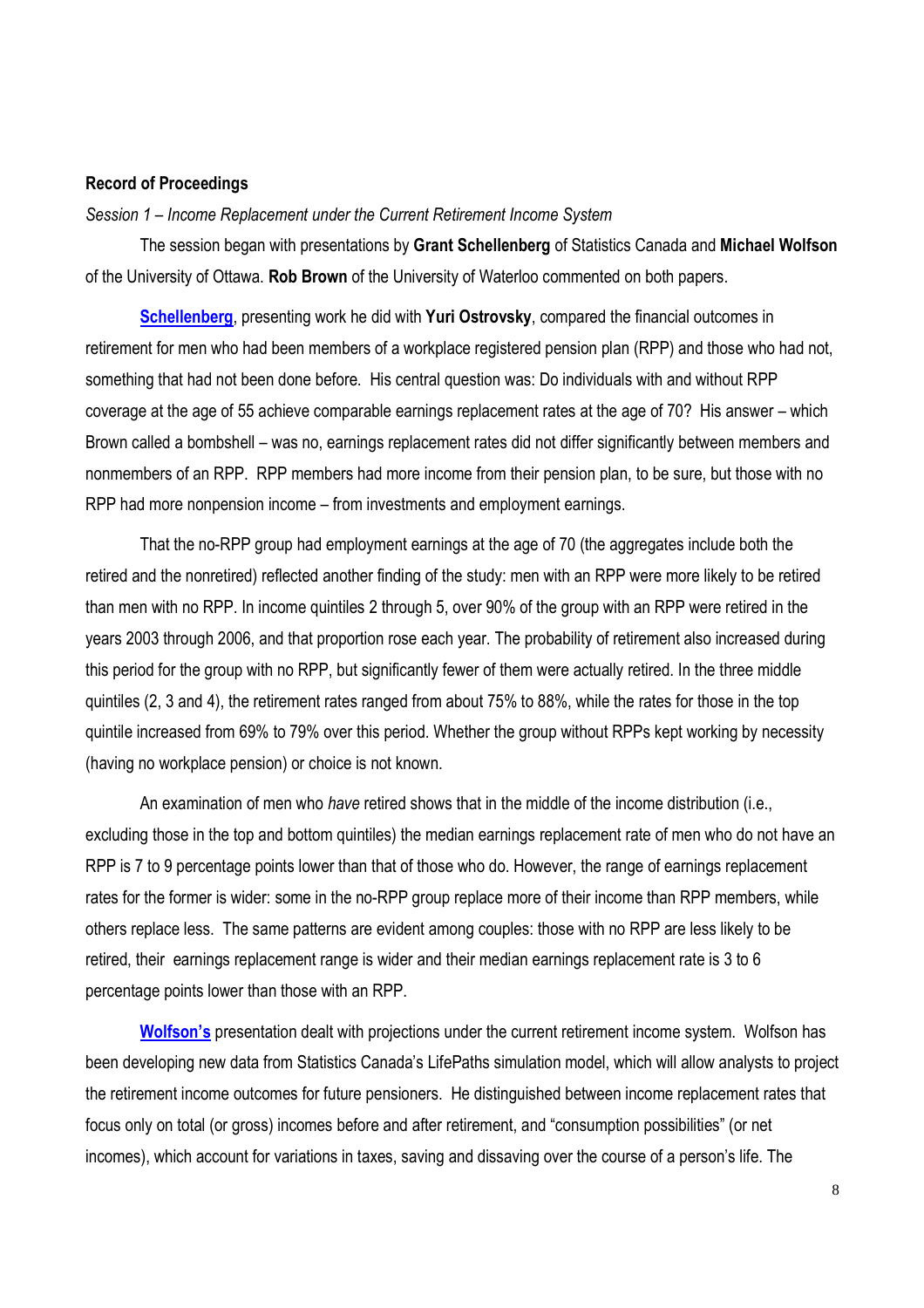popular norm for gross income replacement rates is 70%, although some think it should be closer to 60%; for example, the Mintz Report (2009). A better concept is "continuity of consumption," where the natural norm is 100% – there is no sharp drop (or sharp increase) in a person's consumption possibilities after retirement. Wolfson has tried to estimate, in his words, "this more fundamental concept of consumption possibilities over individuals' lifetimes."

Averages often hide important differences, he noted. Mintz (2009) found that one-fifth of Canadians may not have sufficient RPPs and RRSPs to replace at least 90% of their pre-retirement consumption, and modestand middle-income Canadians are most likely to be affected. Wolfson said his analysis using the LifePaths model, which is more sophisticated than Mintz's analysis, suggests that roughly half of Canadian seniors who had middlelevel incomes in their pre-retirement years will face a decrease in their living standards (i.e., their consumption possibilities) of at least 25% after retirement. These results appear to show that the problem of retirement income inadequacy is greater than Mintz estimated. According to Wolfson, Mintz's conclusion that the problem is primarily "inadequate saving discipline" is "inappropriate." What some see as a lack of willingness on the part of Canadians to save for their longer term future, others will see as inadequacy in other parts of the retirement income system, such as the markets for private saving and annuities, the regulation of workplace pensions, the structure of tax incentives for retirement saving, and the limitations of the collective approaches embodied in the public pension system.

In his commentary on the two papers, **Brown** noted that while today's retired people may not be doing too badly, the outcomes for future retirees may be more of a problem. Wolfson's forward-looking approach is important, but is also risky, because projections depend on changeable factors such as life expectancy, fertility, inflation, real wage growth and market yields. Canadians can be split roughly into three groups: those who should not save more because they are suffiently protected by Old Age Security (OAS), the Guaranteed Income Supplement (GIS) and the Canada Pension Plan/Quebec Pension Plan (CPP/QPP); those who need not save more because they are already saving enough; and those who are failing to meet savings targets. The most important group is the last group, which is mainly in the middle-income range. How big is it? Are there enough data to make governments want to act?

In the **discussion** that followed, several participants focused on the declining retirement incomes of successive cohorts of the population. One noted that recent surveys show growing inequality in wealth and guessed that future retirees will not be as well off as those in the group Schellenberg and Ostrovsky analyzed, in part because of changes to RPPs. One person noted that we are already seeing declines in retirement incomes for successive cohorts, but suggested that this may relate to changes in OAS benefits. Wolfson confirmed that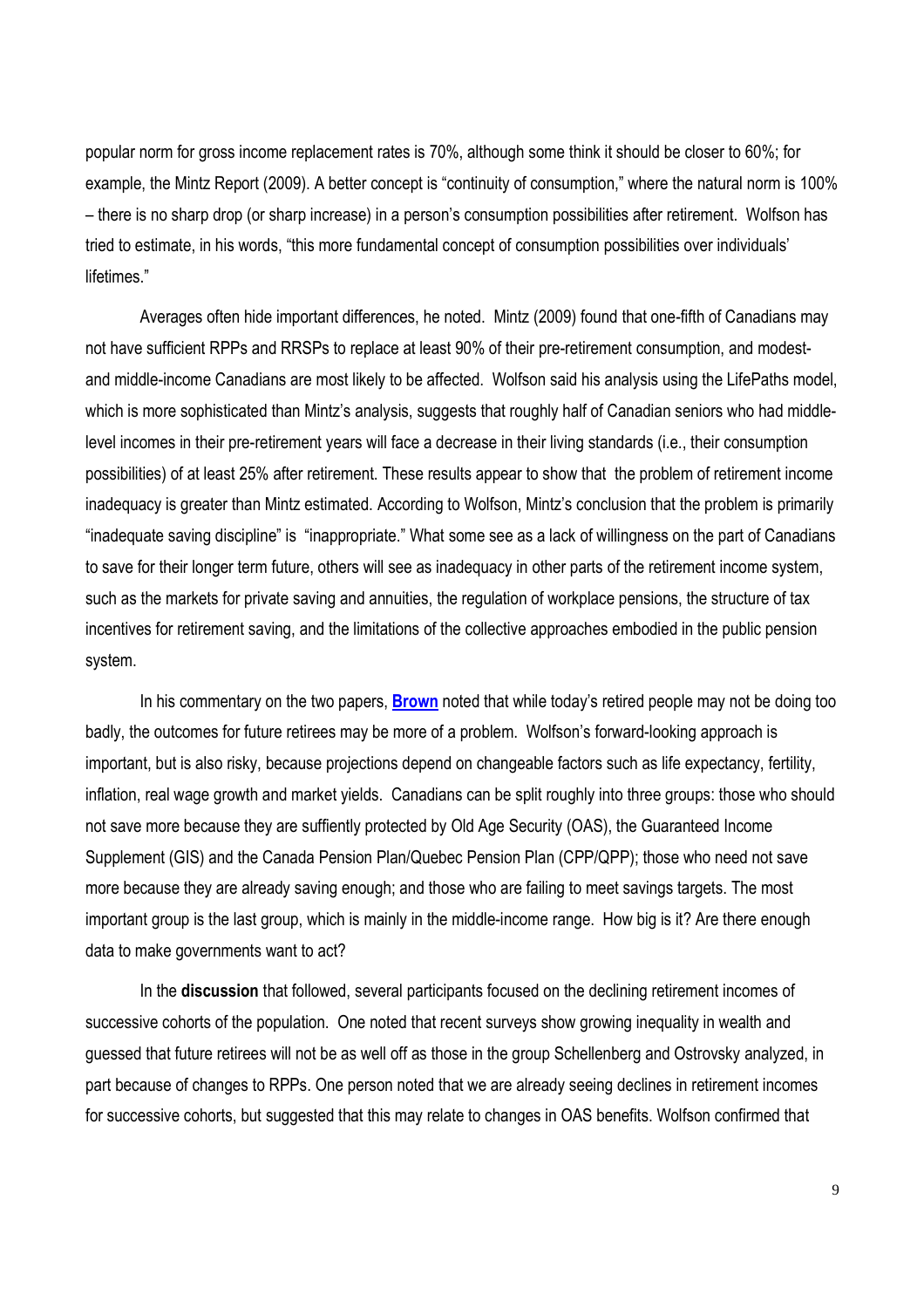changes to OAS benefits have had the largest impact. In response to a question, Schellenberg said cohort effects may be difficult to extract from the data.

Many participants were keen to explore the differences and the (sometimes surprising) similarities in the retirement incomes of people with and without RPPs. One said the Canadian results were consistent with data from other industrialized countries. Another suggested that differences in retirement income may stem from differences in the age of retirement rather than income replacement rates. Some participants underlined Wolfson's distinction between income and consumption replacement. One person had tracked retired individuals in the data and found that replacement rates did not diminish over time; indeed, they were more likely to increase, perhaps because of inheritances.

Schellenberg agreed that the age of retirement is an important factor in determining retirement income. He noted that retirement behaviours vary a lot, but we do not know whether these differences are driven by choice or necessity. A person's position on the income scale is probably an important factor, he added. High earners tend to stay in the workforce longer, either because they are professionals who get intrinsic rewards from work and are still in demand, or because they need to replace a high level of income, or for both reasons, which is more likely.

The should-save-more group also received some attention in the discussion. One person said this group, as usually defined, includes people who really do not need to save more. Another said the numbers understate the problem because if they are saving privately, that group may still have unduly high costs (mutual fund fees), and they may face financial risks linked to longevity, inflation, or weak stock markets when they annuitize their RRSPs. Wolfson objected to the term "save more," because he thought it biases the debate toward fixing private sector vehicles for saving; he preferred the term "provide more," which includes other options.

### *Session 2 – Individual and Market Failures: The Role of Government in Retirement Saving*

# (2a) The Role of Government in Protecting Collective Retirement Savings: Pension Guarantees, Bankruptcy Laws and Creditor Protection

Speaker **Ronald Davis** of the University of British Columbia was unable to attend, so **Murray Gold** from Koskie Minsky LLP summarized his paper.

Pension funds have increasingly shifted to equities, which promise higher returns than fixed income investments, but also reduce the immediate cost of funding a pension. Various incentives have encouraged this trend. A corporate manager's ability to manipulate the pension fund allows him or her to manipulate the company's earnings and thereby affect his or her own compensation. Third-party managers have a vested interest in equity because their fees are higher. But with more equity, there is more risk, and risk is the enemy.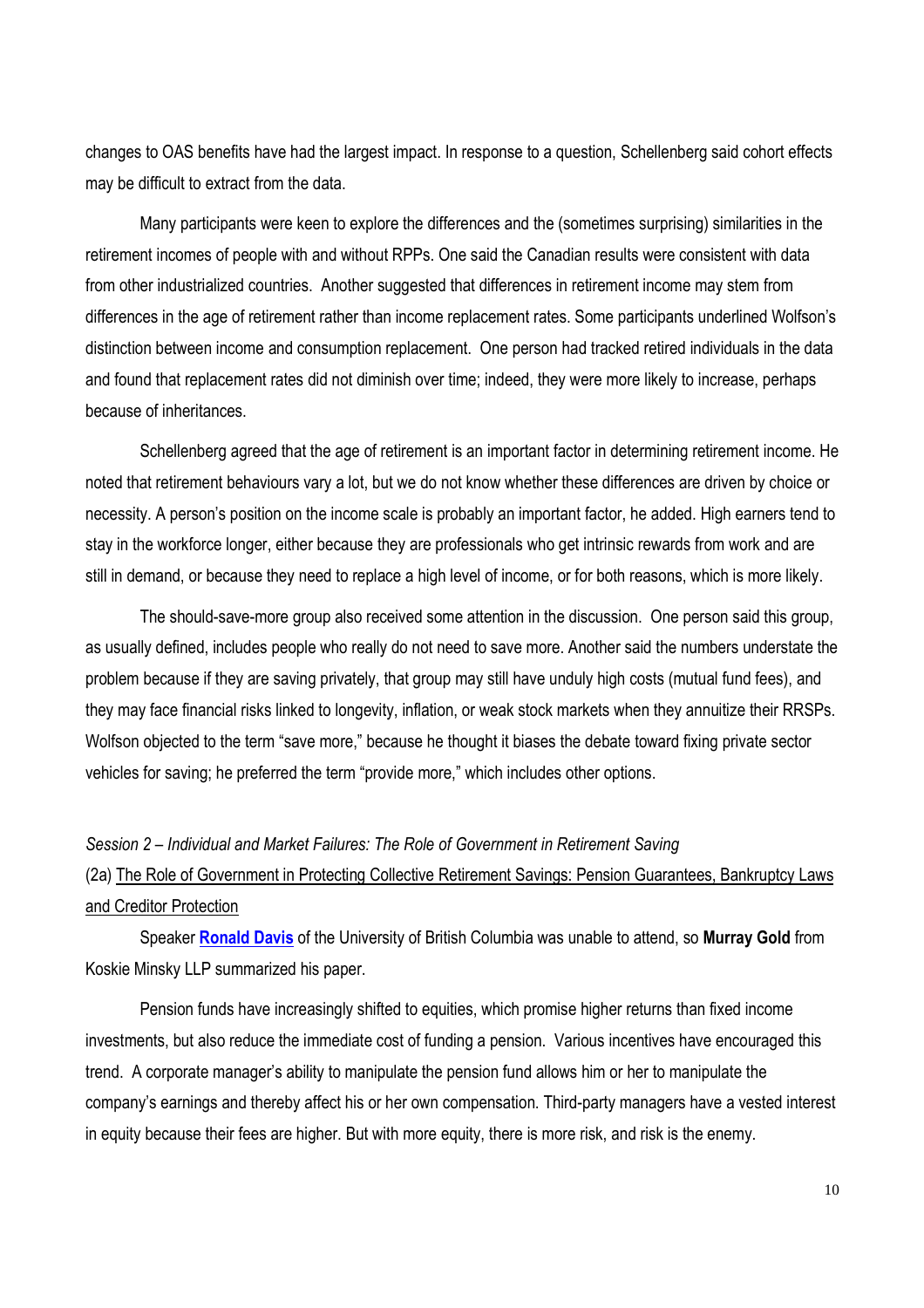There are three areas where changes could reduce risk.

The first is funding, which is under provincial jurisdiction. In recent years, funding rules have been weakened and longer amortization periods allowed, to return a troubled pension fund to health. Davis advocates the opposite approach: The more risk a pension portfolio takes on, the greater the funding buffer should be; pensions should be funded to 110%, not 100%.

The second area for change is insolvency law, which is under federal jurisdiction. Because federal law trumps provincial law, provincial attempts to give priority to pension plan members in cases where companies are insolvent run into competing claims under insolvency law. In July, 2008, insolvency law amendments gave priority to arrears in normal cost contributions to the plan, but any shortfall in the pension fund remains at the end of the queue, including the arrears of special payment contributions. Davis argues that there is now no compelling reason in insolvency law why all arrears, including those for special payments, should not be given priority, and the law should be amended to accomplish this end. However, the same rationale does not apply to the shortfall remaining after all contribution arrears have been paid.

The third area where change is warranted is that of pension guarantees. The US and the UK have guarantees; we too should have some form of pension insurance. There are two concerns with guarantees: moral hazard, in that the guarantee against loss might increase the incentives to engage in riskier behavior, and adverse selection, in that mispriced premiums might not reflect the actual insolvency risk of individual employers. Solvent employers would subsidize weaker ones through premium increases, and the former would eventually find a way to exit the insurance pool, leaving behind only financially distressed employers. To be most effective a pension insurance scheme would have to be federal and national; funding controls should be provincial. This poses challenges because the federal government would lack the necessary control over the policy instruments – the ability to regulate pension funding and benefit improvement rules – used to counter moral hazard.

Commentator **Norma Nielson** of the University of Calgary said Davis's paper helped her articulate why special payment arrears should be treated differently than they are now in bankruptcy – i.e., why they should receive higher priority. But she stated she was biased in that she was not as frightened as some are of funding ratios in the 80% to 90% range, which she called acceptable, even impressive. Only a small proportion of plans need to hover around 100%. What is missing from the discussion, however, is the issue of who owns a pension surplus. This is a key reason for funding ratios of less than 100%; employers worry they may not get back surpluses that are not needed to fund the plan. This incentive to underfund plans needs to be fixed.

Protection for pensioners in cases of insolvency drew the most attention in the **discussion** that followed. One participant suggested that if governments have to choose between providing more protection for pensions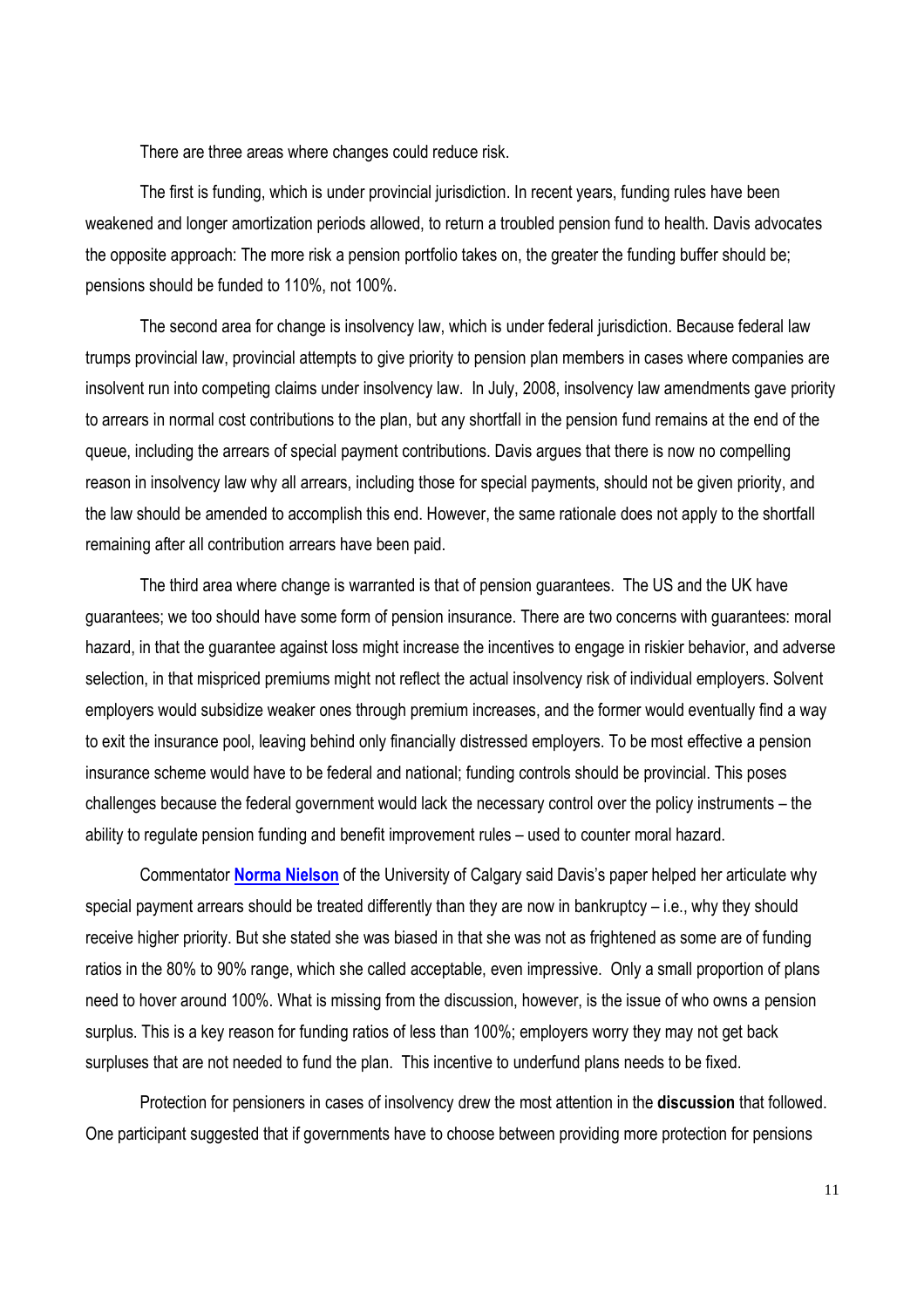under bankruptcy laws or providing more support for workers in the event of a bankruptcy, they will opt for the former to avoid moral hazard. Another person argued that moving pensioners nearer the front of the queue in an insolvency might undermine efforts to revive a troubled company. The company would need new capital to get back on its feet, but potential lenders would demand higher loan rates because their money would be less secure. (One person noted that the cost of credit in such situations rose by 30% in one jurisdiction that gave priority to pensioners.) An offsetting potential benefit, however, is that new lenders, because they are behind pensioners in the queue, would ensure that pension costs are covered. Still, the imbalance of power favours new investors. If the investors do not like the terms, they can simply not get involved; employees cannot walk away without serious consequences. Current retirees are especially powerless, because they represent legacy costs and will not be productive in the future. Governments must protect them; as one participant said, "insolvency is a brutal process with severe human consequences."

Another person said Davis had ignored "the most obvious thing – making sure plans don't get into trouble." He also said that moral hazard is not a serious issue; Ontario got through the 1980s and 1990s with no serious problems. He asked why the existence of the Canada Deposit Insurance Corporation had not tempted the banks into foolish behaviour. Another participant said moral hazard cannot be ruled out; companies do not deliberately avoid full funding of their pension plans, but when conditions get tight, it is easier for them to become delinquent if the Pension Benefits Guarantee Fund is there to help.

#### 2 (b) The Role of Financial Literacy in Retirement Saving and Individual Savers' Decision-Making

**Robert Clark** of North Carolina State University reported on his research into financial literacy through employer-provided retirement-planning programs. Financial literacy is related to income replacement rates on retirement. If workers are going to make optimal retirement decisions, they need to understand basic financial economics (risk-return properties of investments), basic financial mathematics (compounding, discounting, real versus nominal values), and the properties of and incentives in company and public retirement plans.

In fact, US workers know surprisingly little about these matters and, as a result, make suboptimal choices, the results of which stay with them for the rest of their lives. The best place to learn financial literacy is in the workplace; companies have an interest in better outcomes. Clark partnered with large employers, and evaluated their retirement-planning programs for employees approaching retirement and their orientation programs for new hires. Key retirement decisions include when to leave a career job, whether to take a lump-sum distribution of a defined benefit (DB) retirement plan, whether to annuitize their 401(k) accounts, when to start drawing Social Security (SS); and whether to change investment strategies.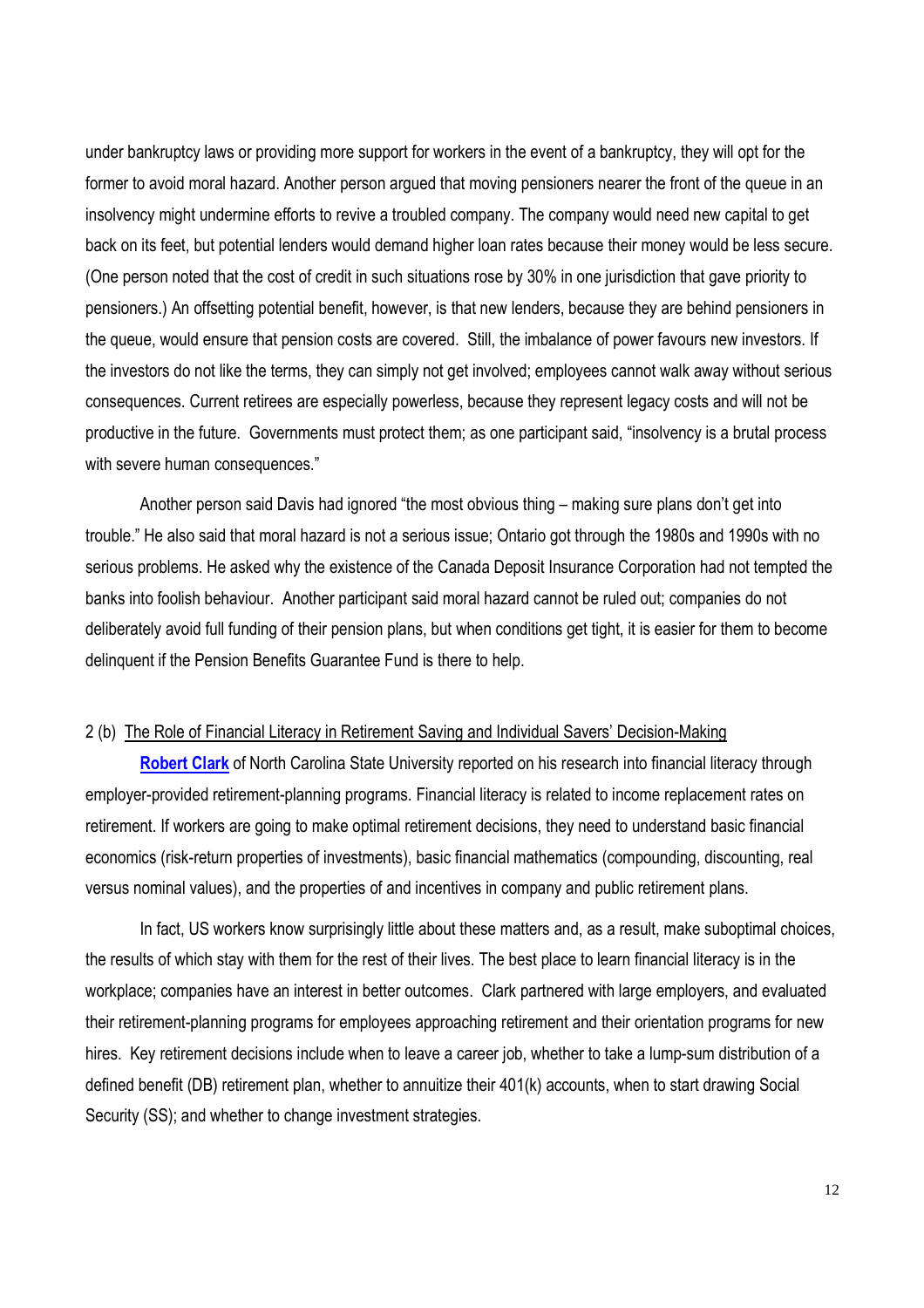Employees are invited to participate in these programs, and most of those approaching retirement do so. Survey results show that participants' financial knowledge increased, and that participants used that new knowledge to alter their retirement plans. Almost one-quarter of respondents changed their planned retirement age, and almost one-third changed the age at which they would begin taking SS benefits. The proportion of those expecting to work after retiring increased to almost 57% from just under 47%, and many altered their 401(k) and lump-sum distribution plans.

Higher levels of financial literacy can lead to altered plans and better choices. People do learn, Clark said, adding: "Now we are trying to find out how long the learning lasts." Workplace education is the best method of reaching workers, but more investment in education is needed. Companies like the programs, because employees like them and give their employers credit for running the programs.

Commentator **David Boisclair** from the IRPP presented what little is known of financial literacy among Canadians. A 2008 survey for the Canadian Foundation for Economic Education found fairly low levels of financial literacy; fewer than half the respondents answered 9 of 13 multiple choice questions correctly, and only 7% answered 2 of 9 open-ended questions correctly. Although two-thirds said they were somewhat confident they can save effectively for retirement, only 60% were confident they knew where and when to invest their savings. A larger 2009 Statistics Canada survey found low general financial knowledge. Over two-thirds of the 15,000 people surveyed were planning for retirement, but only one-third knew that investments in stocks are not insured.

There are no Canadian studies on the effectiveness of financial education, although there are many tools and much material is available. As well, the public strongly supports including economic and financial education in the school curriculum. But while Ontario, Manitoba and British Columbia have added programs, Quebec has cut back its programs. The Canadian context differs from that of the United States – there are fewer large employers, fewer DC plans, fewer financial institutions and fewer governments. We should investigate the effectiveness of employer-provided retirement planning programs in Canada relative to those provided by governments or nongovernmental organizations. If the former are indeed better, should employers be required to run programs? How, then, can small employers be induced to do so? But mostly, do such programs improve financial outcomes more than do alternative measures, such as framing? Should financial education be viewed as a necessary, rather than a sufficient tool for optimal retirement planning?

The **discussion** was animated, perhaps because many participants drew from their own experiences in their observations.

One participant said the issue goes beyond one-time decisions, and discussions of financial literacy necessarily turn into the issue of retirement planning. Any forecast over a 30-year period is difficult because over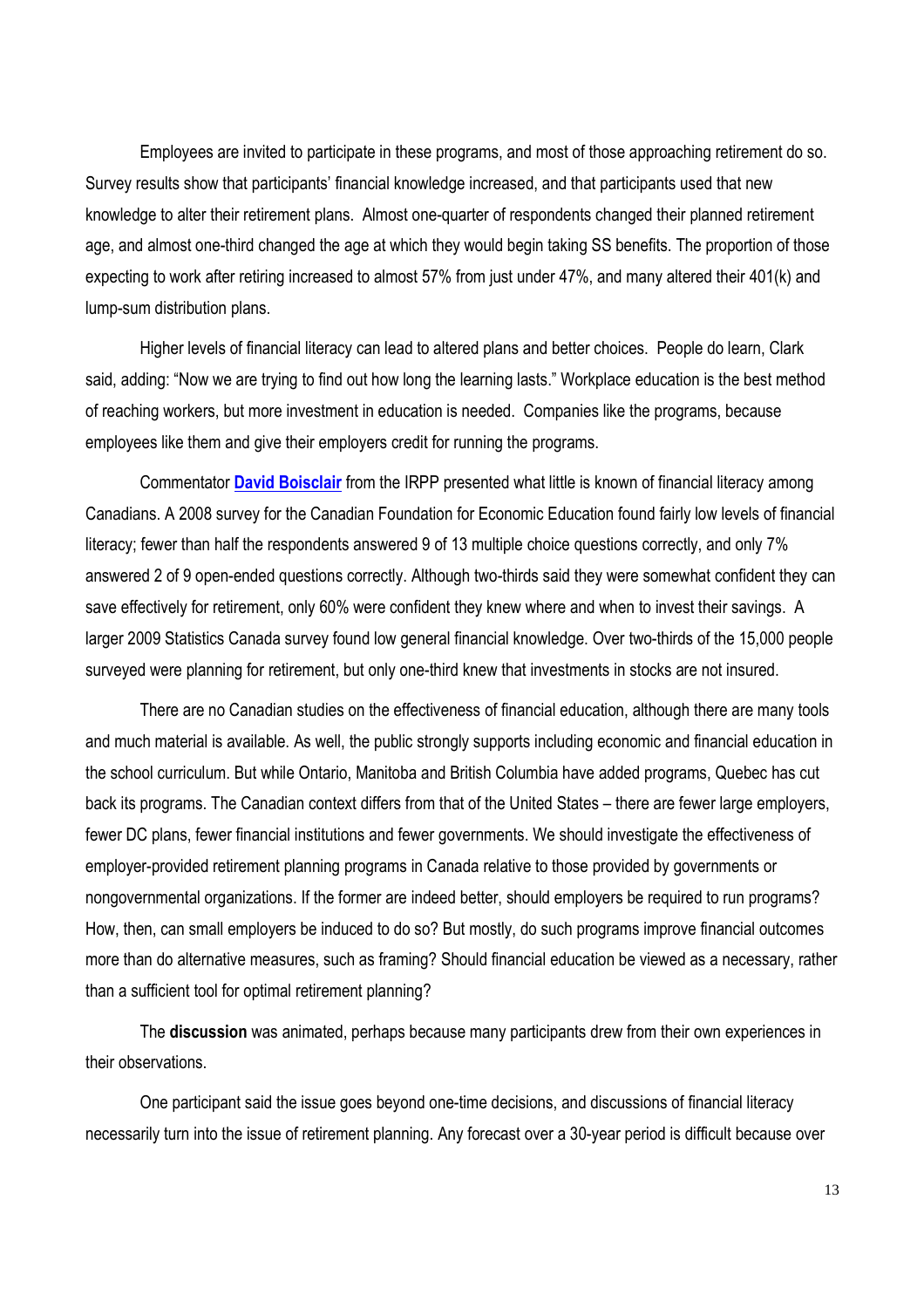time, governments will change programs that affect retirement planning. "If people start getting poor, governments will respond," the participant said. Another person observed that financial planning is different for those who don't have an employment-based pension plan. How those people save for retirement will have a huge impact on outcomes. They usually seek financial advice from their local bank, where they are in the hands of a young person who has taken a weekend course and wants to sell them a mutual fund with a 2.5% management expense ratio. His remarks were underlined by another participant, who asked how we can talk about financial literacy without talking about the financial advice industry.

One participant stressed the need for financial literacy to begin in the schools, because it involves more than retirement planning; kids should also be taught about paying off student debt, buying a house and starting a family. Another said it is difficult to engage young people in retirement planning, saying "People live in the now when they are young."

One person noted that default options are an important element of retirement planning; that is, should people be offered a retirement savings plan that they can join if they wish, or should they be enrolled automatically unless they choose to opt out? Clark responded that default options matter; automatic enrolment is better, but people should know what they are doing.

# 2 (c) Individual Risk-Taking: Health and Longevity Risks, Investment Costs and Legal Risks

**Malcolm Hamilton** of Mercer began his presentation with the observation that risk avoidance is not a viable strategy when real long-term interest rates are at 1.5%, and nor is it a desirable strategy for the retirement savings pool of a country. The current round of reform is about overcoming previous denial of the problems. Canada needs to begin with realistic expectations: we can strive for *either* affordable adequate guaranteed pensions at age 65, *or* affordable adequate target pensions at 65 where participants are expected to adjust their savings, consumption and retirement ages depending on how the investments perform. The Netherlands decided on the latter, rationalizing that if guarantees are expensive, let's stop guaranteeing; we'll try for good returns, but you'll have to accept risk to get them.

In Canada, we say we can't deliver cheap guarantees, but if we can reconfigure or change tax rules, we can change the economics. Hamilton hoped we get not just new rules, but institutions that can deal with the new rules. Nostalgia about how wonderful DB plans were is really just nostalgia for the 1980s and 1990s, when there was no moral hazard because there was a bull market. With DB plans, the risks are large. They are manageable (but only to a point), and they are concealable and ignorable (but only to a point). Ultimately, the risks are borne by individuals. And contrary to popular belief, governments do not take risks; they just pass them on to taxpayers.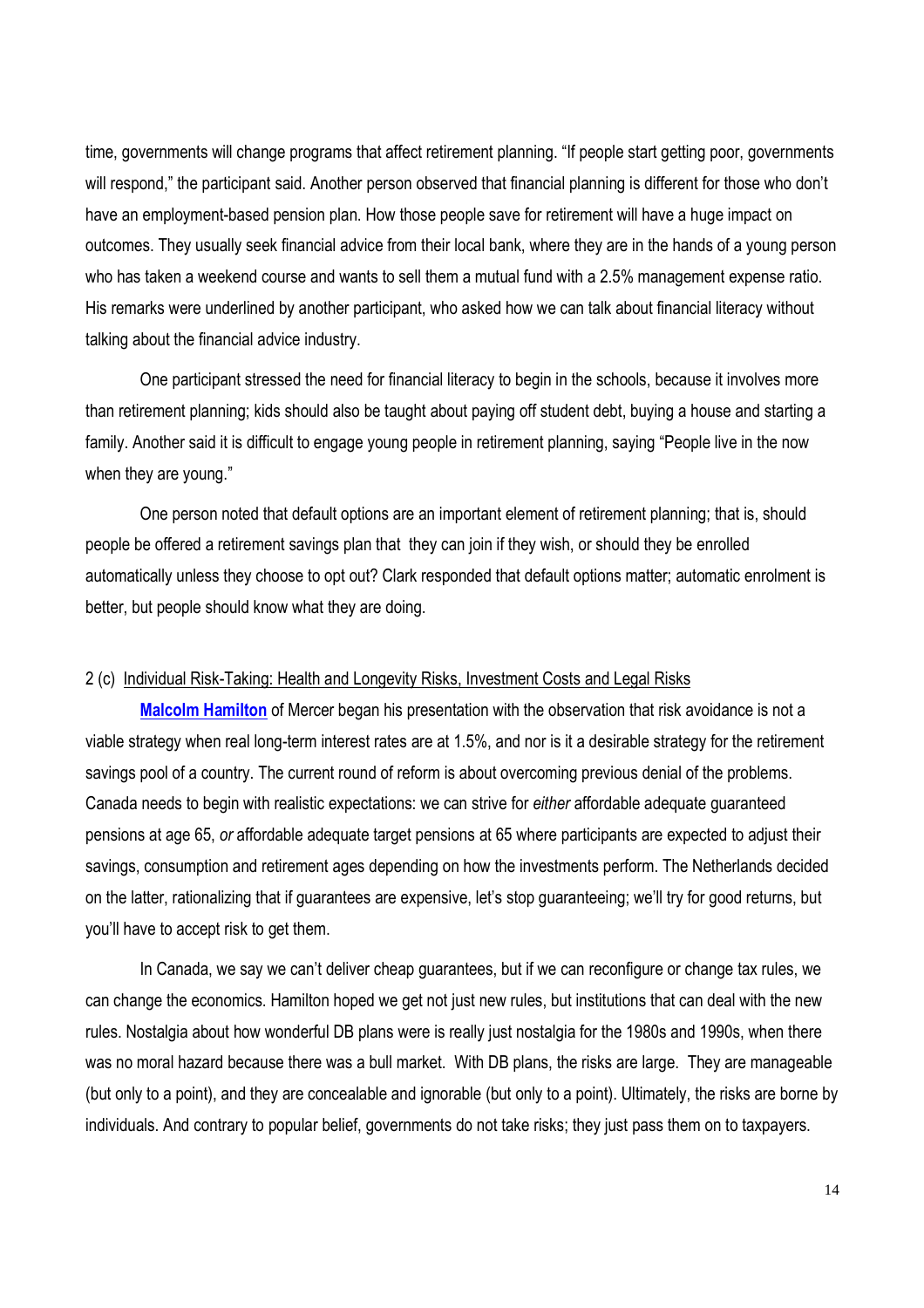There are three broad types of risk – markets and investment, longevity, and other types like population aging and the maturity of pension plans. Investment risk is the biggest: Real interest rates have ranged from 1.5% to 5% in the past 20 years, while real returns have ranged from 0% to 9% in the past 50 years. At age 65, an individual may live for another 10 to 30 years.

Retirement plans cope with risk in one of the following three ways:

- Risk concealment and denial: US public sector plans do it; CalPERS is a good example. It stretched its amortization period to 30 years from 15 years and assumed a 4.75% real return; even so, the results were bad.
- Risk management/avoidance: This involves pooling and insuring diversifiable risks. It works reasonably well, but in the end, we are left with risk sharing.
- Risk sharing/bearing: We have to figure out how to allocate risk to individuals, who then have to adjust their savings, consumption, retirement ages, workloads, bequests, and so on.

For individual savings plans, risk minimization is expensive, ineffective and, not surprisingly, unpopular. For example, one risk minimization investment strategy is to buy fully indexed deferred annuities, but the price is high and very sensitive to real interest rates, which have moved considerably in the past 20 years. In the 1990s, when a typical real interest rate was 4.5%, an annuity might cost 15% of pay; in the 2000s, with real rates at about 2%, the cost would be 30% of pay. Since there is no demand for such products, there is no supply. Individuals are more likely to invest in balanced portfolios before retirement, and annuities or low-risk products after retirement. The major risk is volatility near retirement, so it is important that people be flexible about the age at which they retire. Many individuals can ignore longevity risk: Low-income seniors already get government pensions; public sector workers have DB plans; people who save too much will be fine, as will those who live frugally.

Hamilton then turned to the question of large groups – can they deal with risk better? DB plans can transfer both cost and risk within and between generations. Under pay-as-you-go funding, each generation pays the benefits of the preceding generation. Fully funded DB plans have usually shifted risk to future generations; each generation bears the risk for the previous generation. Both funding systems work well for the first generation and after that until the population ages and the system matures. The time diversification hypothesis – i.e., that investment gains and losses will correct themselves if permanently ignored – proved to be wrong. The fact that this hypothesis is wrong is not well understood, but recent problems with the GM and Falconbridge pension funds proved it.

DB plans have a tendency to poorly represent the interests of future generations by pushing costs and risks forward, and by reacting quickly to surpluses and slowly to deficits. They tend to leave taxpayers or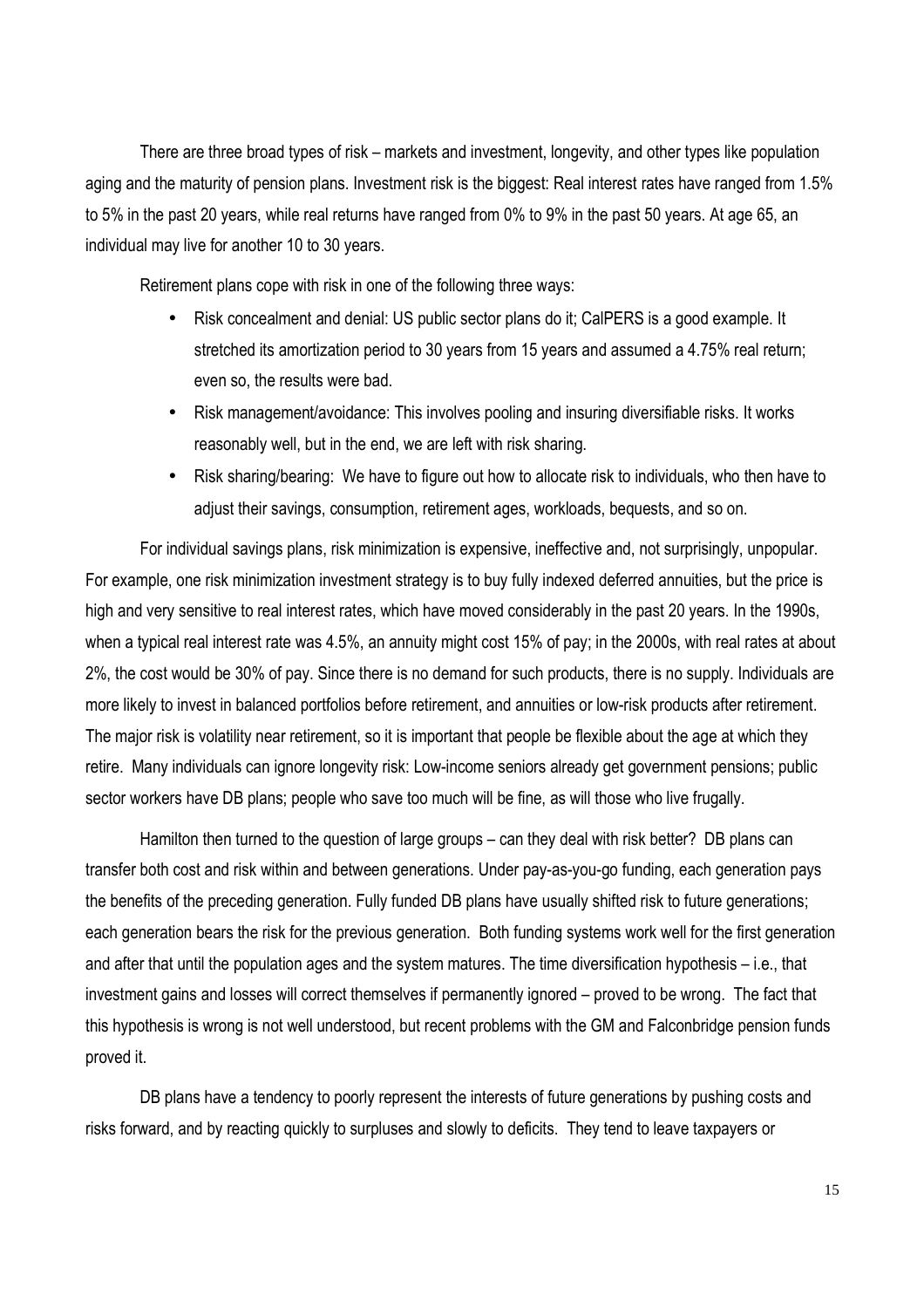shareholders with the risk and plan members with the rewards of risk-bearing until taxpayers and shareholders figure things out, which does not happen until financial disclosure reaches an advanced state. In effect, members were paid more than they would otherwise have been paid if they had borne the full cost of the pension. But neither traditional DB nor DC plans, with their weaknesses, have lived up to expectations for large groups.

The key message is that the risks are large. Risk management cannot deliver safe, affordable, adequate pensions in a hostile economic environment. Individuals can bear risk and cope with disappointment if they are aware of their exposures and of the need to adapt to changing circumstances. A resilient retirement system requires a resilient population. Risk sharing is important, and we should expect retired members to bear some of the risk. Nevertheless, collective risk management mechanisms must better incorporate the interests of future generations.

Commentator **Steven James** of the Canada Pension Plan Investment Board took issue with Hamilton's opening either/or characterization of what are realistic expectations for the system. Canada's retirement income system, with its three pillars, does not involve a binary choice but is really a continuum. James said Hamilton was right to focus on risks, but noted that he did not talk much about longevity risk, which is a big reason why pensions exist. He suggested that people gain the most consumption potential in retirement if they annuitize *all* their wealth at retirement, but that option is not popular because it does not allows for legacies on death. In fact, *partial* annuitization is the optimal choice in the presence of a bequest motive. Market annuities and DB plans pool longevity risk; James was more optimistic than Hamilton was that we can pool risks, but he agreed with Hamilton that pension promises should be priced appropriately.

In the **discussion**, one participant said the risks of old age have always been borne by the younger generation. In the days before pensions existed, children looked after their parents when they were too old to work. The real winners when pensions were introduced were the kids, when their parents did not move in with them anymore. Another person wondered about how certain key variables would unfold over the next three or four decades. He mentioned long-term interest rates, the possibility that real wages will rise as labour becomes relatively scarce, and the possibility that the supply of savings will dwindle as seniors draw down their wealth. One person commented that financial market risk is swamped by a cultural shift toward a shorter working life as people stay in school longer and retire earlier. Yet another wondered how we can move from the current situation as Hamilton sees it to a more Dutch-style system. Hamilton responded it will be very slow. He said the Dutch seem to have been able to change their system retrospectively; we can't. He long ago gave up predicting interest rates for distant years, but James said long-term rates are cyclically low now and should recover in due course, and that the high real interest rates of the early 1990s reflected disinflation engineered by central banks.

16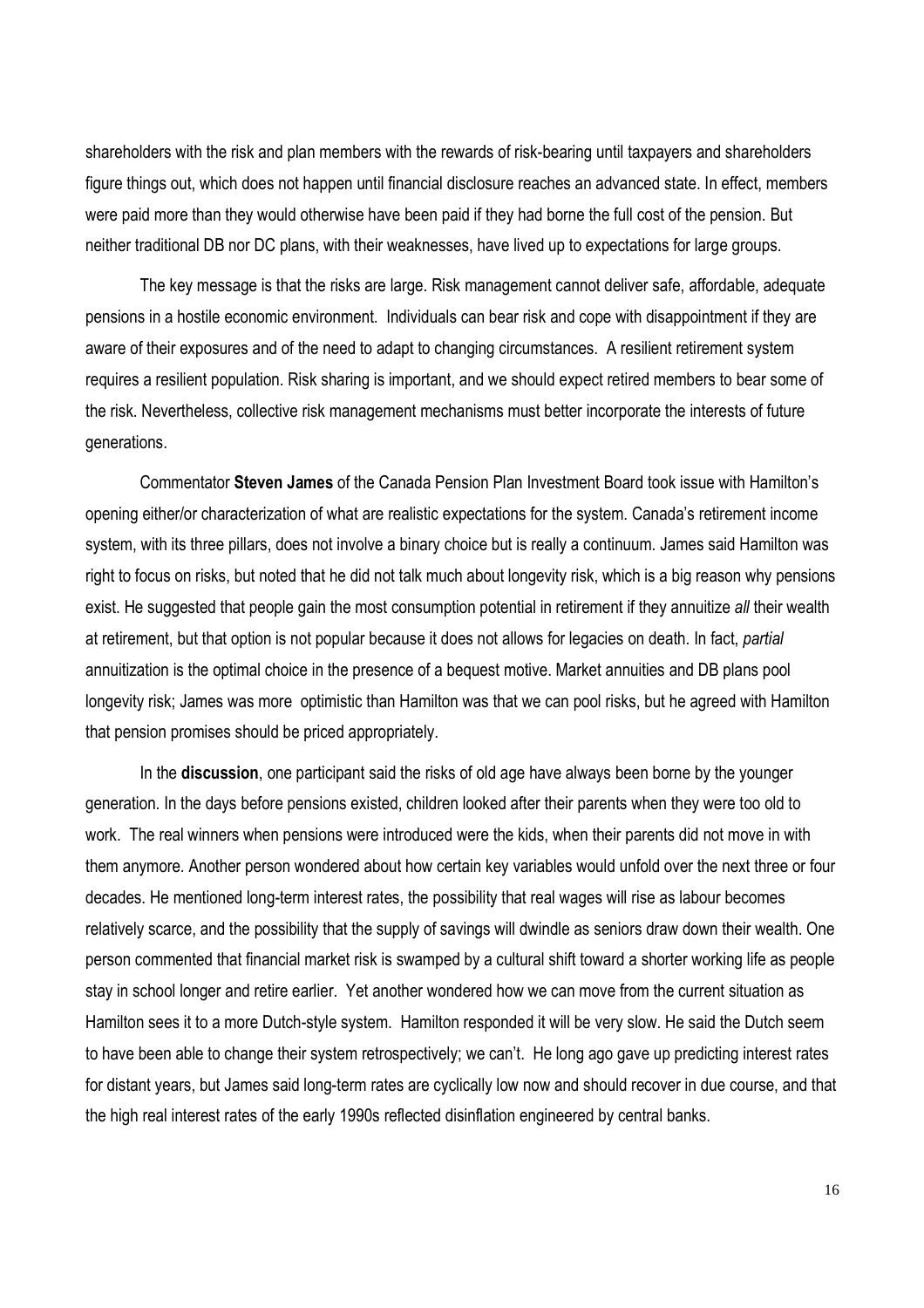### **Guest Speaker: Ontario Finance Minister Dwight Duncan**

Lunch speaker Ontario Finance Minister **Dwight Duncan** summarized the Ontario government's approach to retirement and pension issues. Preserving seniors' quality of life is "crucial to the health of our economy," he said. The government moved to deal with issues affecting the employment pension system with temporary funding solvency relief after the 2008 market downtown, simplifying pension division when a marriage ends, and adding \$500 million to the Pension Benefits Guarantee Fund. It is still trying to resolve what to do with the fund on a more permanent basis, he said, noting that this was not a partisan issue. As he said, "We've had five governments of three stripes who failed to fund it properly." Amendments to the *Pension Benefits Act* have already been introduced (Bill 236), and a second pension bill will be introduced later this year. The first bill deals with the least contentious issues.

He summarized the main options facing the federal, provincial and territorial governments, along with the pros and cons involved. The options fall into four categories: expanding the Canada Pension Plan, launching supplementary DC plans for those without employment-based pensions, expanding coverage under existing employment pension plans and RRSPs, and tax reform to encourage more retirement savings and innovations in pension delivery. Changes must be made in a way that respects the principles of transparency, affordability, equity, accessibility and balance. Governments must be prudent, because changes to the design of the retirement income system could affect household consumption, savings behaviour, debt levels and business competitiveness. As he reeled off the long list of issues governments face, he interjected: "Jeez, I'm glad I'm not going to be finance minister forever."

He said the Ontario government is committed to a prudent approach, but added that the diversity of the three-pillar retirement income system is one of the system's strengths, and that each pillar may need to be changed in both size and scope. The optimal policy option – and the one on which consensus is most achievable – may include a mix of measures across the four categories he defined earlier. "Doing nothing is not an option."

Responding to questions from the audience, Duncan argued that there is a connection between the issues of long-term care and retirement income; for example, Ontario's drug costs will be affected if an employer stops health benefits at retirement. Finding a balance among the principles he mentioned will come down to political decisions, he said. The current system is not in crisis, but he has heard compelling examples of problems from the Canadian Labour Congress and private organizations.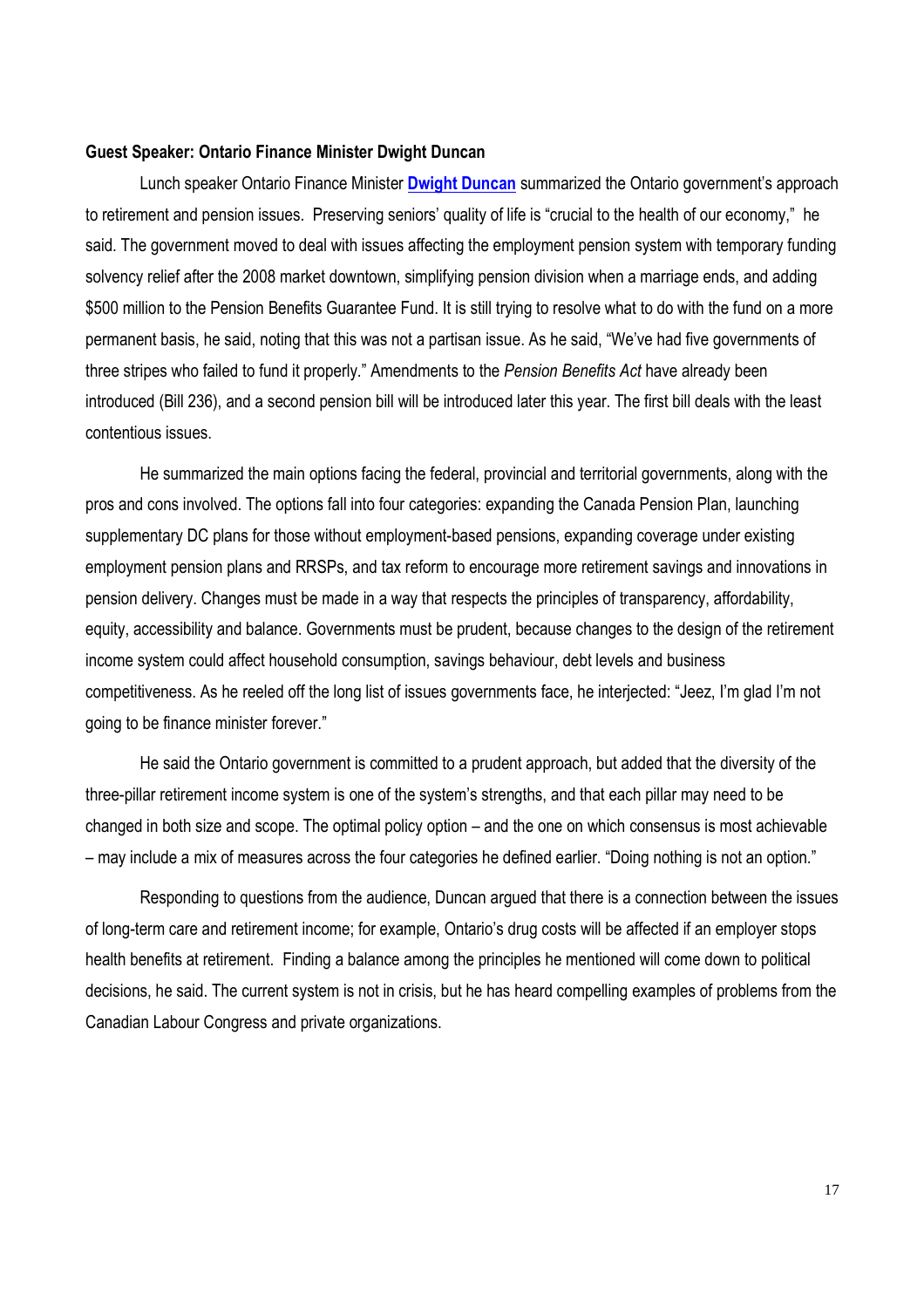#### *Session 3 – Panel on Retirement Saving Instruments for Workers in Small and Medium-Sized Enterprises*

**Peter Drake** of Fidelity Investments Canada said individuals need help in finding the right balance between consumption and investment, which he called one of the oldest problems in economic analysis. Only about one-quarter of pre-retirees – people over 45 – have a financial plan for retirement. People need advice because there are so many decisions to be made, and those who do get advice report feeling better off. Approximately 25% in the private sector have a workplace pension plan. Data for small and medium-sized enterprises (SMEs) are hard to come by, but companies with fewer than 100 workers account for 48% of the workforce, while plans with fewer than 100 members account for only 7% of private plan members.

The better plans are administratively simple, they balance investment returns and risk, and they are available at a reasonable cost. Given the obstacles presented by other options, which include strengthening the role of DB plans, DC and RRSP plans may be the best option for workers in SMEs. Various stakeholders have made recommendations, including increasing enrolment and participation; increasing the availability of workplace RRSPs (which could include the self-employed); and harmonizing federal and provincial retirement savings and pension policies. These changes are not trivial, and some have already been carried out in the US and Canada. None are perfect, but all would be a big improvement.

**Doug Bruce** of the Canadian Federation of Independent Business (CFIB) reported on an ongoing survey of its members on the issue of pensions. Questionnaires were sent to 105,000 members; there have been 8,000 responses to date, and 10,000 were expected by the end of the survey.

Business owners reported that their own retirement income will come from – in declining order of importance – the lifetime capital gains exemption, proceeds from the sale of their business, other personal savings, RRSPs, CPP/QPP, OAS/GIS, tax free savings accounts (TFSAs) and RPPs. Among very small companies (0-4 employees), only 11% have a retirement savings plan of some kind, but among companies with more than 40 employees, 45% have a plan. Those with no plan were asked why; 50% said it was too expensive; 37% said it was too complex; 32% said it was not common in their sector; 24% said they don't know where to start; and 15% said their employees have no interest. (The latter response is most common in the hospitality sector.) Of those that do offer plans, the plans are usually RRSPs, and 76% match contributions at least partly.

As for policy changes they would like to see made, 78% said people should be able to contribute additional sums to the CPP on a voluntary basis, 73% opposed a doubling of the CPP, and 38% said we should require all companies with 20 or more employees to set up a plan without employer contributions. Among the CFIB's recommendations: Don't increase CPP premiums; don't mandate employer contributions in any new system; bring in fairer tax treatment for RRSPs; index the lifetime capital gains exemption to inflation; and change the capital gains tax rules to promote business succession planning.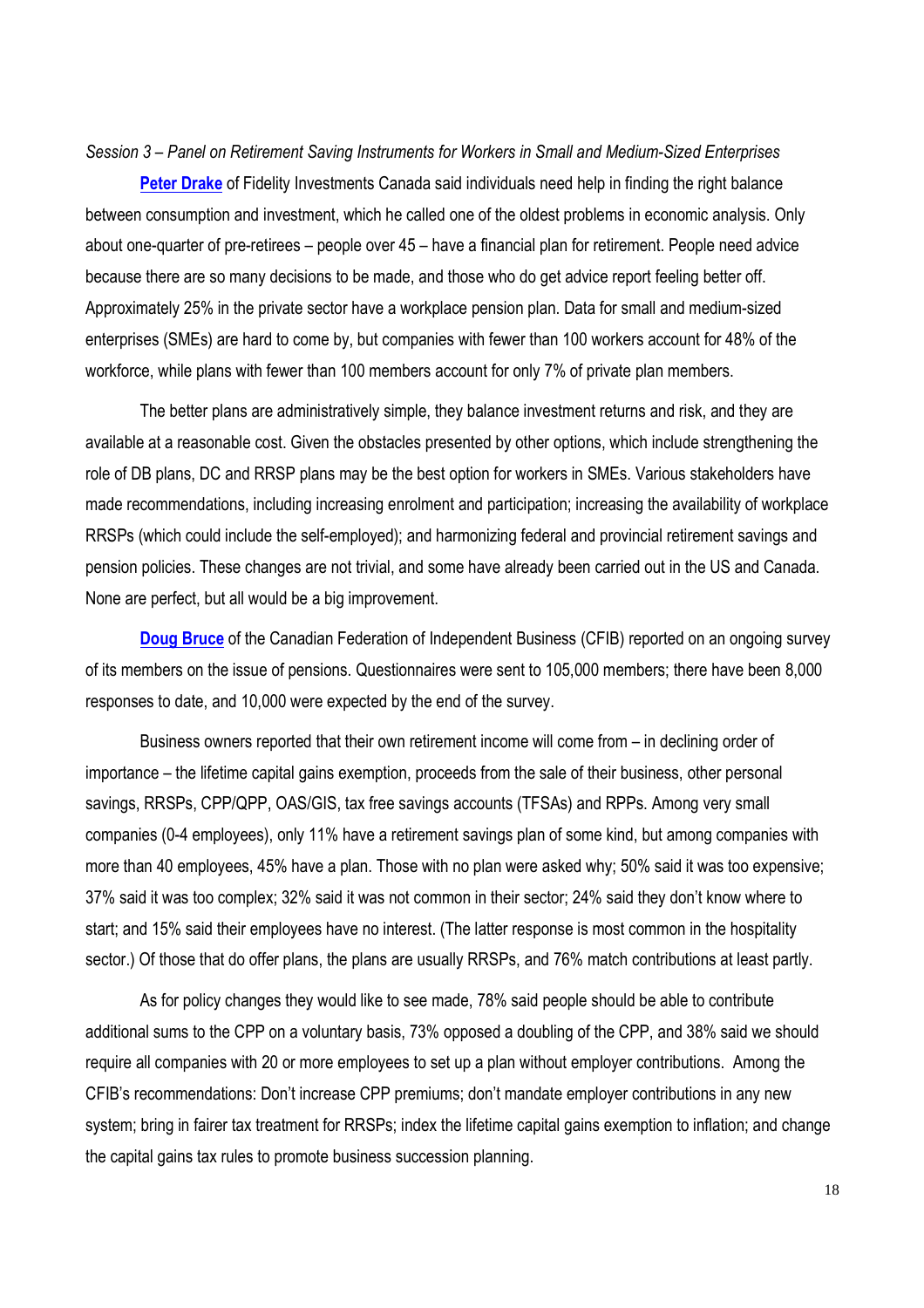**Pierre Plamondon**, chief actuary of the Régie des rentes du Québec, outlined Quebec's experience with the simplified pension plan (SiPP), which was introduced in Quebec in the mid-1990s. When SMEs were asked why they do not offer a pension plan or group RRSP to employees, 26% said it was too costly, 26% said their company was too small and not enough people would benefit, 19% said they had not been asked to offer a retirement saving vehicle, and 29% gave other reasons.

An SiPP is a DC plan that is offered and administered by a financial institution, with contributions going into two accounts – one that is locked-in and the other that is not. Advantages of SiPPs for SME employers are they can set flexible contributions, they can avoid payroll taxes (as they would with an RPP), and the administration is simple (like that of an RRSP). Employees can be flexible with respect to locking in their contributions, they can make additional contributions, and they get the protections offered under the *Supplemental Pension Plans Act*. The employer sets the plan's provisions and chooses the financial institution that will administer the plan (note that the plan is not administered by a pension committee). The financial institution is registered with the province and provides information both to members and government authorities; it also offers at least three diversified investment portfolios, reflecting different risk/return profiles. In 2009, there were 14 such plans involving 1,415 employers and covering 58,000 members. There are drawbacks to the SiPP. It is available only in Quebec and Manitoba, and for pension plans under federal legislation. It is not available for companies with employees in more than one province. It is a DC plan in which the risk falls on the employee, and it includes no retirement planning advice. Other alternatives for SMEs are group RRSPs and deferred profit sharing plans (DPSPs). Companies with 50+ employees can set up a retirement information committee to inform members and act as an intermediary with the financial institution.

**John A. Turner** of the Pension Policy Center in Washington, DC, noted that in the US, as in Canada, pension plan coverage is lower among SMEs. SMEs have access to the same pension plans as large employers – DB and 401(k) plans. Also, employees can contribute to an individual retirement account (IRA). In addition, any employer can set up a simplified employee pension plan, through which the employer contributes directly into a worker's IRA; no employee contribution is allowed. Employers are not compelled to contribute every year and need not file documents with the government.

Some types of plans are available only to SMEs. One is a simple IRA, for any employer with 100 or fewer workers. Both the employer and the employees can make tax-deductible contributions, and financial institutions handle most of the paperwork. The employee can decide how much to contribute, and the employer must match this or contribute 2% of each employee's compensation. The plan must be offered to any employee who has earned \$5,000 in any two prior years and is likely to earn at least \$5,000 in the current year.

19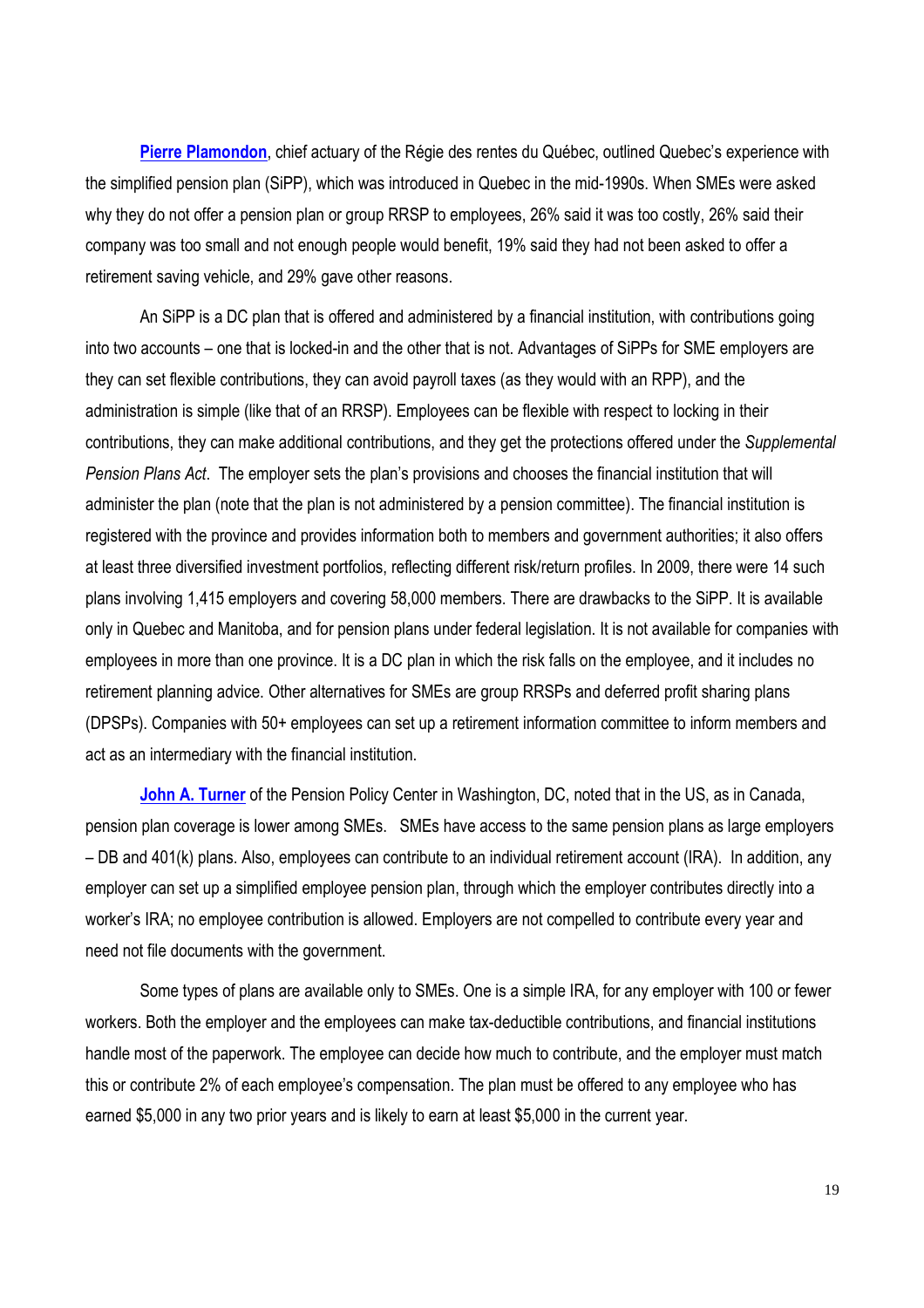A new plan being launched in 2010 is the DB(k) plan; it combines features of a DB plan and a 401(k), which is the most popular form of retirement saving. The DB(k) has less paperwork than separate DB and 401(k) plans and is designed to encourage a resurgence of DB plans that are smaller and less costly than earlier DB plans. The defined benefit equals 1% of final average pay for each year of service up to 20 years. Employees are automatically enrolled in the 401(k) portion of the plan unless they opt out; 4% of pay is automatically contributed to the 401(k) unless the employee changes the contribution level. The employer matches 50% of the employee's contribution to the 401(k).

Much of the **discussion** consisted of questions seeking specific details about the Quebec and US systems, but one participant raised the issue of who benefits from certain savings plans. When one talks about RRSPs there is a danger of losing the focus on the middle income group. In the late 1970s when retirement income was under review, it was a dumb idea to put money into an RRSP unless you were in the upper income quintile, and it's still a dumb idea, he said. Raising the upper limit on RRSPs would create big revenue losses for governments, but do nothing to help the middle income group. Turner said the US plans are designed so as not to disproportionately benefit upper income people.

There was also some talk about public service pensions. One person argued that we should not just say taxpayers are on the hook for public service pensions; public sector employees are very much on the hook. Another responded that unfunded liabilities are overlooked during collective bargain in the federal public service. Doug Bruce responded that in the early 1990s, federal public servants paid 50% of the cost of their pensions, but that has since fallen to 32% and the government is proposing to raise it again to 38% by 2012. Another participant noted that the real advantage to the federal government of a wage freeze would be the effect on pension liabilities; this "plays a real role" in the Minister of Finance's actions.

## *Session 4 – Assessing Recent Reform Proposals: Criteria and Approaches*

This was a particularly meaty session with three speakers who got into considerable detail about some of the major proposals now being floated for reforms to the retirement income system, and some new proposals as well.

Pension consultant **Bob Baldwin** reviewed the main reform options and what they tell us about the unresolved issues. Some proposals *do not* alter the boundaries between voluntary versus compulsory or private versus public activity. He focused on proposals that *do* alter the boundaries. The major ones are the provincial reform proposals (Ontario's, Nova Scotia's and the Alberta-British Columbia [ABC] proposal), the creation of a Canada supplementary pension plan (CSPP), and the expansion of the CPP. Ontario is looking at setting up an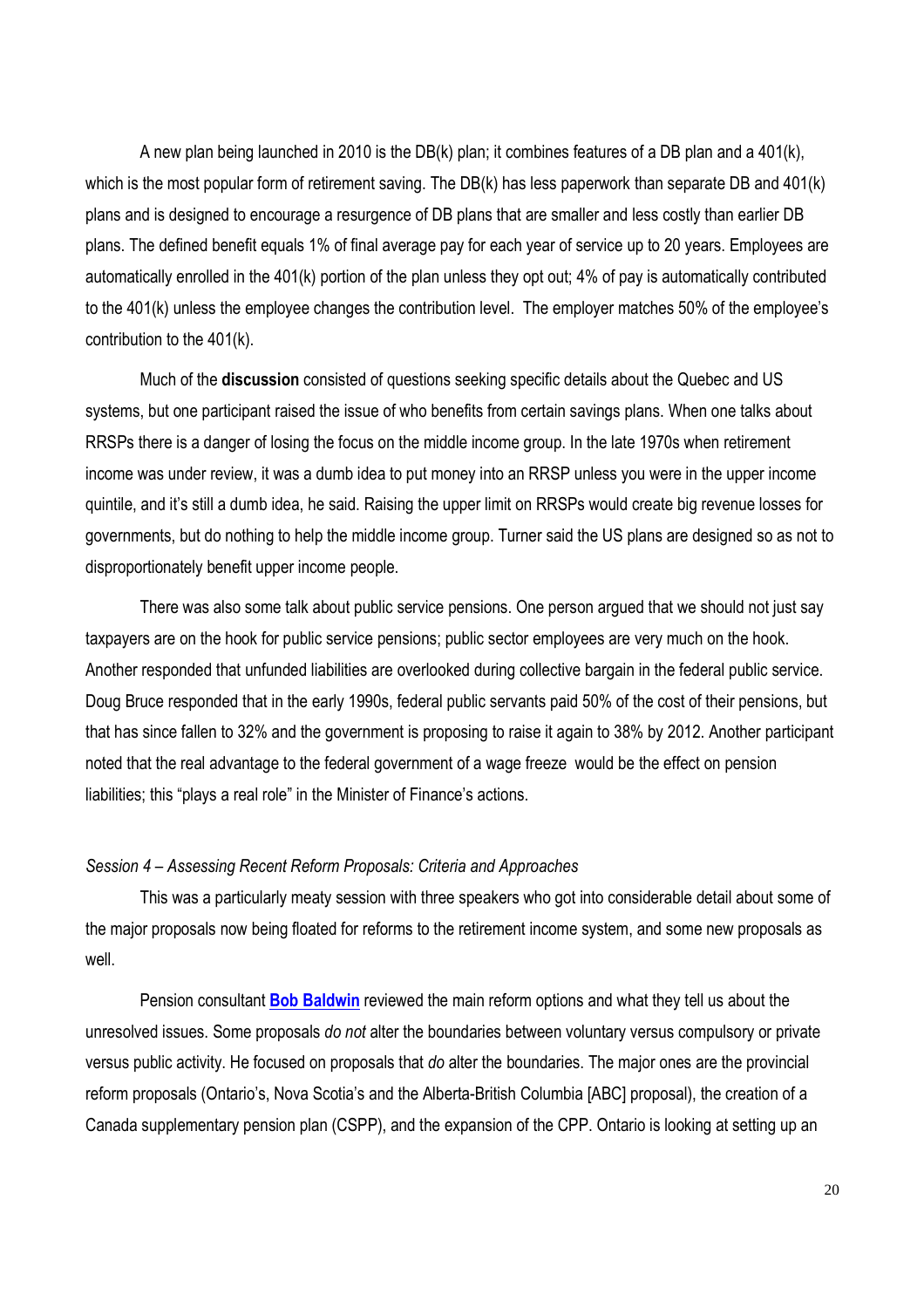Ontario pension agency that could receive contributions from employers and employees for group pension plans; this adds options to the opportunity set.

Two major issues are declining coverage and future retirement income adequacy; and the effectiveness and efficiency of RPPs and individual retirement savings options. He noted the difference between the present situation and that during the "great pension debate" of the 1970s; today the agenda is different. Minimum income protection has been addressed, so it is no longer an issue. The concern now is for the future elderly, whereas in the 1970s, the debate was animated by the situation of the current elderly.

There are several points of agreement among the proponents of the different reform options. There is consensus that a problem exists and it will not be solved by voluntary activity (no voluntary system in the OECD has more than 50% participation); and the focus is on earnings replacement, mainly to maintain living standards. All the major proposals deal with future service – so full benefits would not begin for 40 years. We now accept there has to be full funding, though politicians might think this would not have political traction. There is also agreement that single employers should not be the delivery platforms, because small employers cannot offer the scale needed.

There are more points of disagreement than of agreement. One is the earnings levels at which participation/saving would be mandatory . At the low end, the exempt earnings would range from \$3,500 to \$30,000, while at the high end the ceiling would range from \$47,200 to \$120,000 – the limit defined in the *Income Tax Act*. Benefit design is another area of contention. The ABC proposal is a DC plan. Keith Ambachtsheer's CSPP is a modified DC plan. Nova Scotia's proposal is a DC plan, but it would allow groups to establish a target. The CPP expansion proposals are enhanced DB plans with a target benefit. There is also disagreement over the degree of compulsion (the CPP proposals are compulsory; the others are auto-enrolment), the participation of the self-employed (the CPP proposals are compulsory; the others are opt-in), and the relationship with existing RPPs (the CPP proposals would displace them; the others involve wrap-arounds).

Baldwin raised the issue of benefit design and contribution rate volatility. If benefits are defined and there is an assets-liabilities mismatch, the contribution rate will not be stable under the rules of full funding. Proposals need to balance the desired certainty of the benefit rate with the tolerable uncertainty of the contribution rate. In closing, he made several points. The CPP, he said, is a flexible tool, whose organizational structure is compatible with a wide range of policy decisions. The main analytic conclusion from the finance ministers' Whitehorse meeting in December, 2009, remains valid – the current retirement income system works for many, but not for a significant chunk of the population, and the trends are worrisome. The sheer variety of need makes choices difficult; it might be easier to deal with a total failure that demands a greenfield approach. Lastly, he said, the reform debate launched in the mid-1970s lasted a decade; this one might too.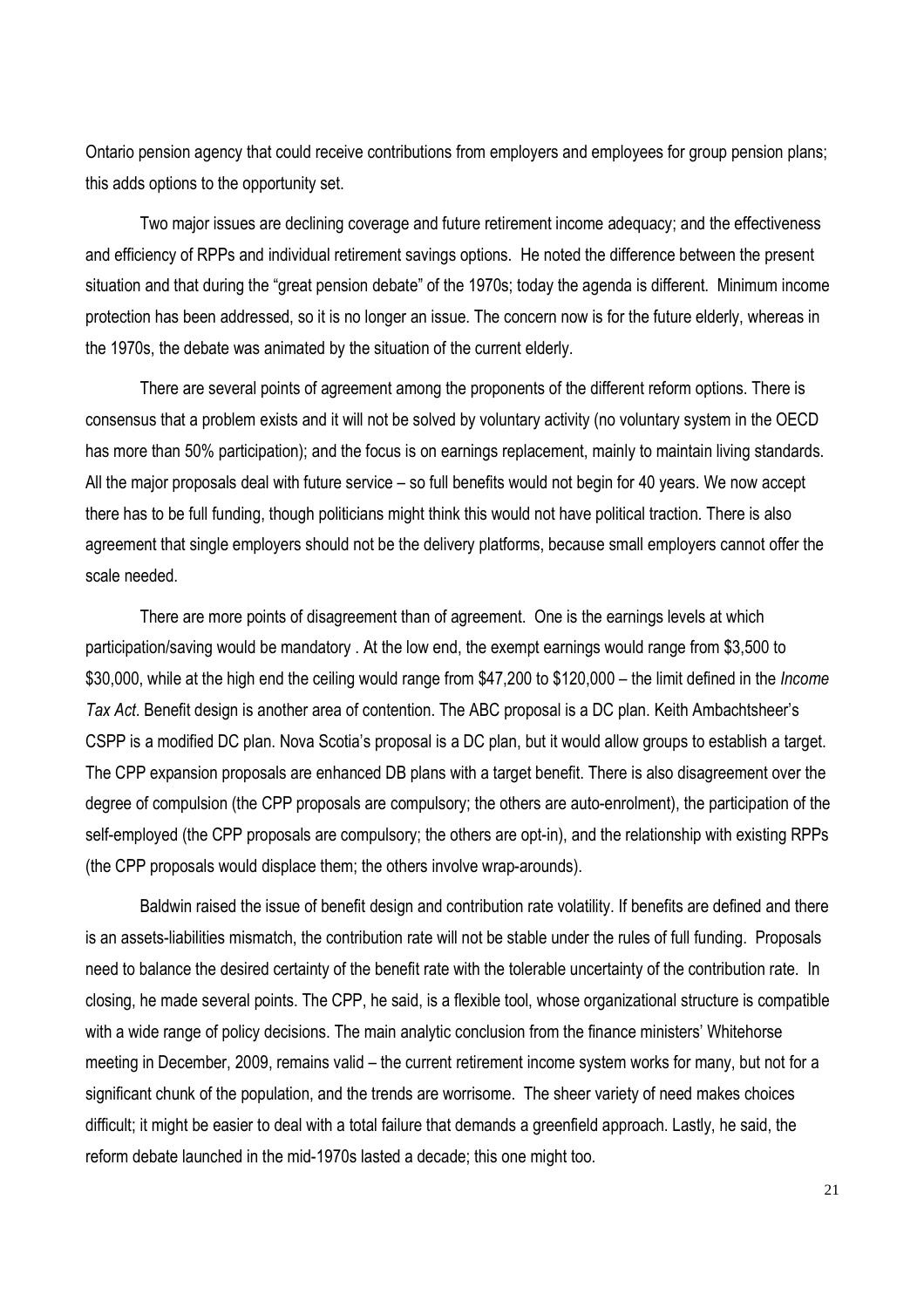Commentator **Byron G. Spencer** of McMaster University described Baldwin's presentation as a very thorough review of the major alternatives. He argued that it is difficult to measure plan coverage, because group RRSPs are not included in Statistics Canada's measures (he wondered why not), and plans are too often misclassified, with plans often counted as being DB plans when they actually contain significant elements of DC plans. Also, the dynamic aspects of pensions are often lost. When individuals change jobs, they may change between DB and DC plans and no coverage at all, so snapshots might not be very informative. We need more dynamic information, he said, adding that in this respect Wolfson's approach seems to be interesting.

His big concern is the extent and nature of private pension coverage, especially given the differences in regulatory arrangements across the country. He presented several quotes from Baldwin's paper on margins for adjustment: Reduced mortality gives successive cohorts in a DB plan better benefits than previous cohorts; it is impossible to stabilize both a benefit and a contribution rate; it is impossible for different cohorts to insure each other in an equitable fashion; and, finally, he added, "stabilizing the relationship between contributions and benefits will require some mix of higher contributions, lower benefit amounts, and later retirement."

Spencer noted that there is very little talk of the age of retirement – which was fixed at 65 in 1966. Since then, there has been a nine-year increase in life expectancy for men, but no change in age of eligibility. The age of entitlement has increased in the US, the UK and in other OECD countries. Why is that not part of the public debate in Canada?

 Pension consultant **Keith Horner** began his presentation by noting that the case for reform has been well made: middle-income earners are not saving enough; pension coverage is declining; the RRSP savings rate has declined; retail savings plans have low investment returns; and Canadians will need to save more because of higher life expectancy, lower rates of return and the declining value of OAS (because it is indexed to prices, not wages).

 Many people do not realize that the TFSA is a game-changer. The take-up has been extremely strong; in the first year, 4.7 million Canadians put \$15.8 billion into TFSAs, a level RRSPs did not reach for 16 years after their inception. But because TFSA benefits are excluded from income in determining eligibility for benefits that are income-tested, people with large TFSA benefits could qualify for the GIS, which is supposed to target those with low incomes. The result is that lifetime TFSA savers will have higher consumption in retirement. Among households with earnings, the 25% with the lowest-income should not save, and of the remaining 75%, over half will be better off saving with TFSAs than RRSPs. TFSAs will bring about large increases in the cost of GIS and other income-tested benefits over the next 20 to 30 years, especially if governments continue to rely on GIS increases to maintain the effectiveness of the OAS/GIS income guarantee in combatting poverty.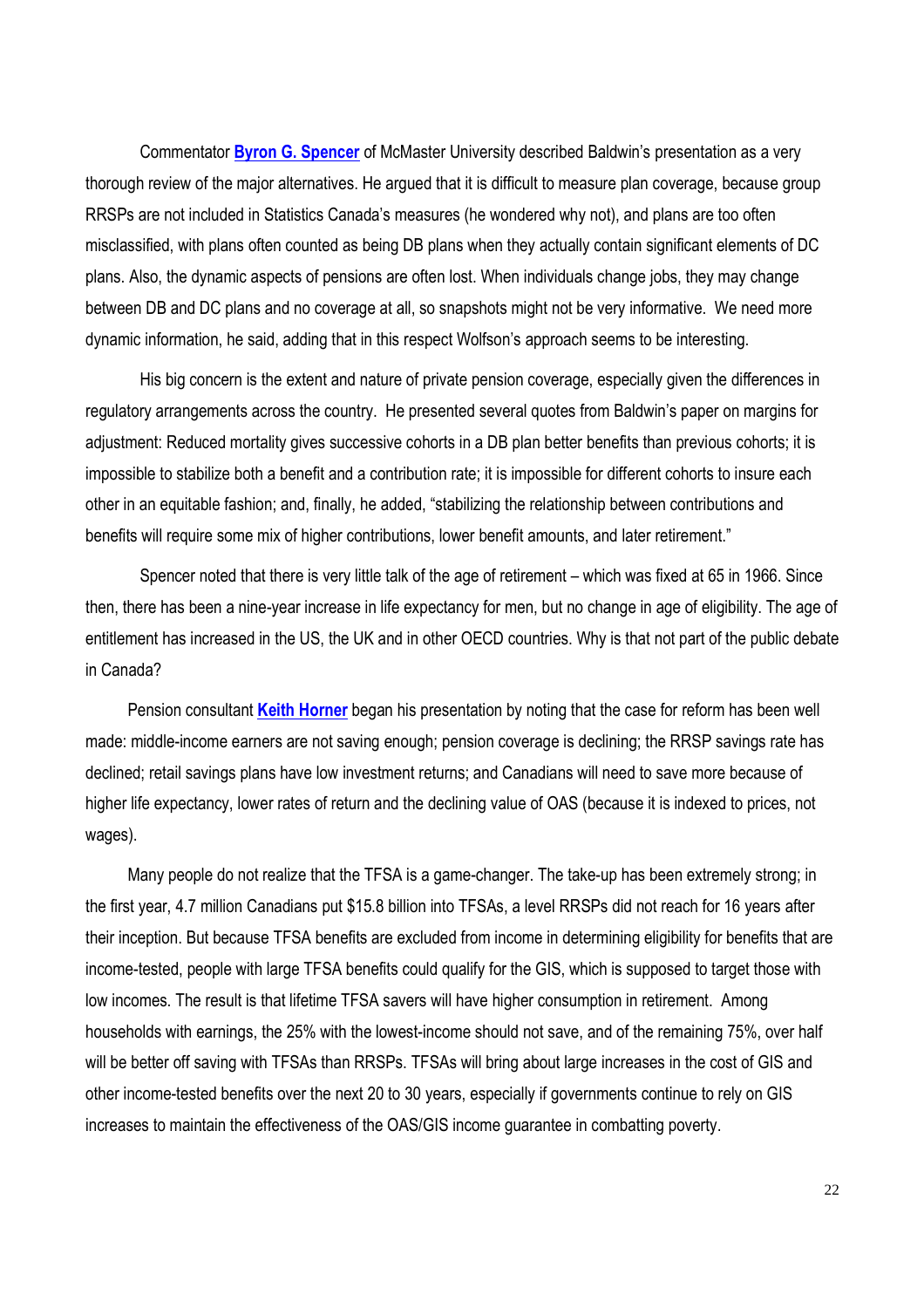The key choices for pension reform are: DB versus DC plans; mandatory versus voluntary plans; and the scale and targeting of pensions. We can narrow down the range of options by insisting that DB plans be mandatory in order to avoid adverse selection, and that any mandatory plan must be national. The scale and targeting of mandatory plans involves a trade-off between increased retirement income security and higher welfare costs caused by inflexible forced saving.

 One DB option could be to enrich the CPP with fully funded benefits that would be contingent on the funding status of the plan. Benefits would increase to 40% (from 25%) of earnings up to the year's maximum pensionable earnings (YMPE) plus 25% (from 0%) of earnings between one and two times the YMPE. Such a plan would still leave room for discretionary saving, since income replacement rates would still fall below 50% for most earners.

Horner's overall assessment included the conclusion that expanding the CPP would be positive:

- Mandatory options are most effective at boosting retirement incomes, though there are some welfare costs.
- A DB plan should outperform a mandatory DC plan, as intercohort risk pooling allows for a less liquid and somewhat riskier portfolio that raises expected returns, though this should not be overstated.
- Some of the risks associated with DB plans like job change and employer bankruptcy do not apply to a national plan.
- The history of the CPP suggests that investment risks can be managed.
- Mandatory national plans have the best labour supply effects, partly because the benefits are portable for job changers. Labour supply effects are also better under a DB plan; the latter would replace some existing RPPs that have poor labour supply effects.
- Mandatory new payroll taxes might have negative effects on the labour supply, but these could be alleviated by a restructuring of the financing of the COPP's legacy costs, which account for about 4 percentage points of the current 9.9% rate. One way to do that would be to spread the legacy costs over all covered earnings – up to double the current YMPE.
- A DB plan could reduce the future fiscal costs of TFSAs.

 Horner's explicit reform package would enrich the CPP and encourage supplemental voluntary multiemployer-defined contribution plans along the lines of the ABC proposals, Quebec's SiPP-type plans and the Ontario Teachers' Pension Plan. CPP premiums would be restructured to spread the legacy costs across a bigger earnings pool, and all CPP contributions would be made tax-deductible. Rules governing TFSAs would be changed so that for income-testing purposes (for the GIS especially), half of contributions would be excluded and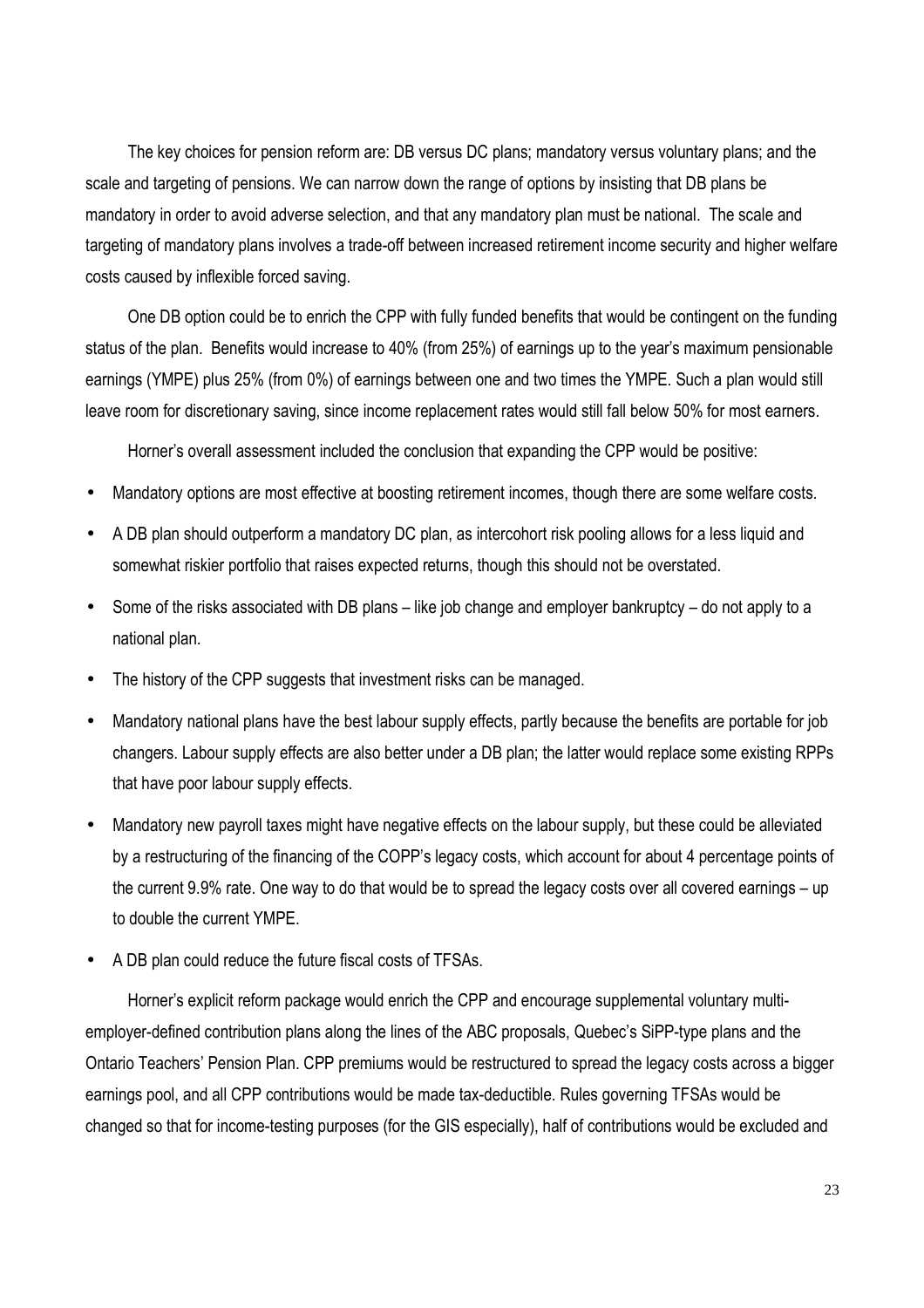half of benefits would be included. Governments could also reconsider the extent and organization of benefits regulation.

Commentator **Jonathan Kesselman** of Simon Fraser University strongly favoured an expansion of the CPP and was willing to go even further than Horner does – from a big CPP to a bigger big CPP. How big an expansion is a judgment call, he argued. Other big-CPP plans would replace 50% to 70% of earnings. Where Horner had referred to the welfare costs of oversaving, Kesselman asked what they were and how they could be measured. Limiting factors on the size of a bigger CPP would include constraints on individual choice, which would affect the timing and amount of saving, home purchases, child costs and preferences to consume while younger. There are opposing considerations that support greater enlargement of the CPP, however, and Kesselman noted reasons for believing a bigger CPP that displaces some RPPs would "not necessarily be undesirable." A big CPP would have lower costs and risk, a higher return, and would avoid portability/mobility problems. Universal coverage would address adverse selection, annuitization costs and issues of risk pooling. Kesselman went even further, suggesting that a bigger CPP could one day lead to a phasing-out of OAS over the 47-year period of phasing-in a bigger CPP, with an expanded GIS benefit to offset the removal of OAS for low-income earners. The question of expanding the CPP is not whether we do it, but by how much.

The first day's final paper was from **Michael Wolfson,** who built on his morning presentation to discuss three options for reforming the retirement income system. The first two were different ways of expanding mandatory DB plans such as the CPP/QPP. The third would index OAS, GIS and personal income taxes (PIT). His options include an intermediate phase with a new national opt-out DC plan.

The first option would double the nominal CPP, with no change to the year's basic exemption (YBE) or YMPE, as proposed by the Canadian Labour Congress (CLC). The second would increase the YMPE, but leave the CPP replacement rate (25%) unchanged for those with low incomes (since they are already replacing more than 100% of income). Above the half-YMPE mark, however, the replacement rate would rise to 40%, creating a "wedge." The third option would leave the CPP/QPP unchanged, but index the OAS, GIS and PIT to the increase in average wages rather than the Consumer Price Index.

The income replacement rates for all three options are little changed across the entire income spectrum. However, when you look at the fraction of the population with a net income replacement rate below 75%, the "wedge" option is targeted not to the middle income group, but the upper-middle groups, those with more than \$80,000 in income. It would be better to target a doubling of the CPP/QPP at the middle group.

Wolfson then digressed into questions about seniors' health and leisure time. He noted three claims that are often made about seniors: because they keep saving, they do not need more income; because they are less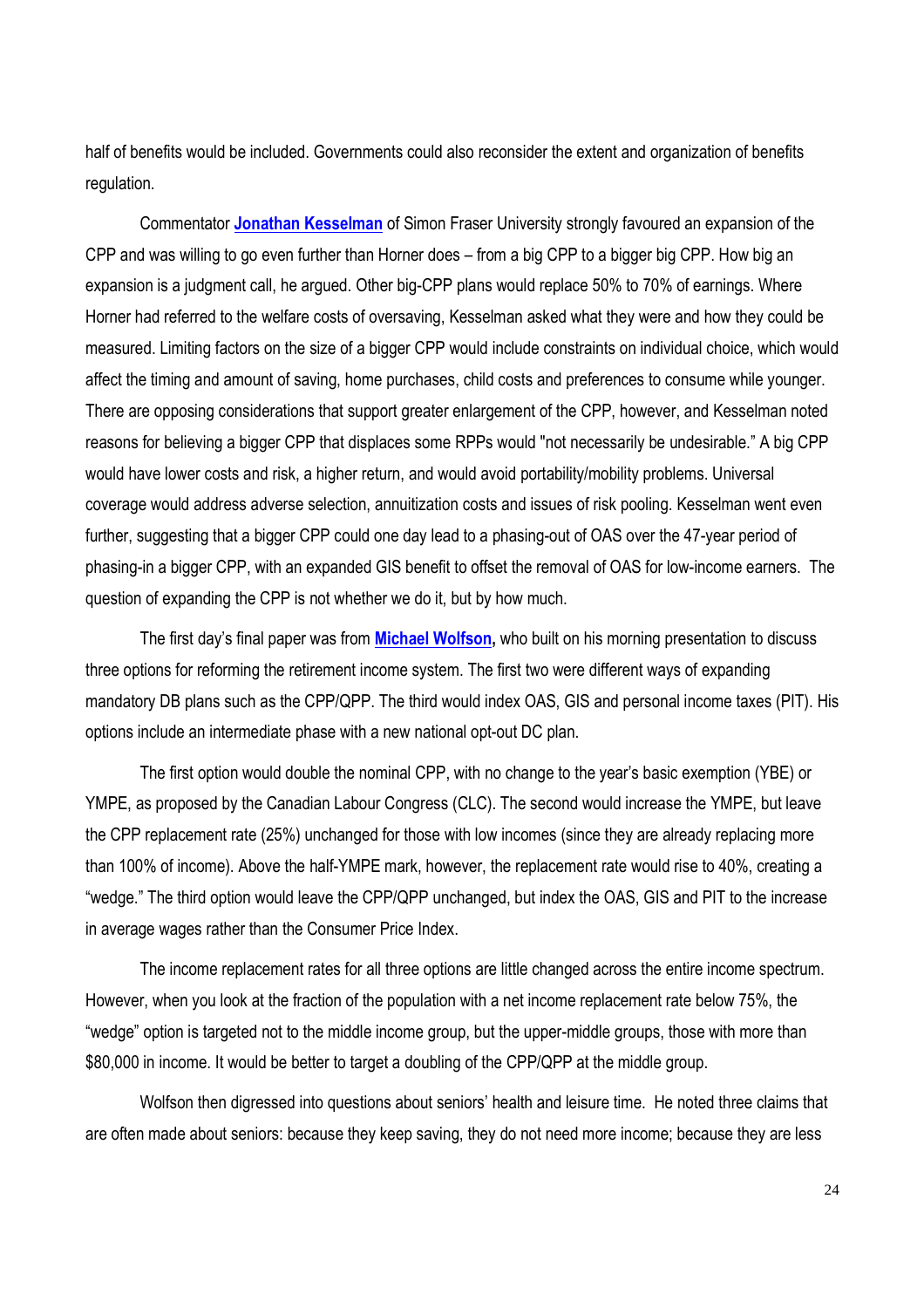healthy, they cannot make much use of extra income in old age; and they have more free time, which can offset their income needs. Data for 2001 and a projection for 2021 show that population aging will bring with it somewhat of an increase in the incidence of disability, but the good news is that most seniors, even the "older old," can expect to be healthy.

He introduced the concept of good life time (GLT), which is defined as the portion of an individual's lifetime in which they have adequate time, money and health. They have three hours a day of leisure, either active (some form of physical activity), passive (watching TV, reading) or socializing (dining out, for example). They have over two-thirds of the median family disposable income, adjusted for household size. And they attain a specific score on the McMaster Health Utility Index. Discussions of retirement income are pertinent to the money part of this trio. Data show that health diminishes with age and leisure time increases, but the two-thirds cut-off for income puts many seniors below the mark to qualify as having GLT. How should income needs after retirement be judged if we do not take health and time into account? To conclude, he offered this piece of information: seniors get more satisfaction from work than they do from any of their leisure time activities, perhaps because they feel they are still contributing to society, perhaps because they enjoy the social interaction that work brings.

His conclusions: (1) a mandatory expansion of DB plans would reduce the problems with the retirement income system, though it is not clear how total savings would be affected by more prefunding, which would create a much larger explicit asset pool; and (2) pension policy analysis should be placed in a broader context, that is, to include health and leisure.

The ensuing **discussion** was particularly lively. Several participants wanted to talk about the politics of a major CPP expansion. "I want odds," one said. There is probably another room like this one in which people are debating health care budgets, for which we are also asking the kids to pay the bills. What, he asked, are the tradeoffs? Another person argued that the topic of pension reform has gained political momentum, because we are dealing with a perceived crisis of recent vintage, and if we don't act, we'll lose that momentum.

One person worried that we would be putting too many eggs into one basket if we expand the CPP, which set off a spirited exchange with a second participant, who argued that the CPP has established institutions and governance rules; we should draw confidence from our experience with the 1997 reform, which created the bigger CPP fund, now in the hands of the CPP Investment Board. My concern, replied the first participant, is with the concentration of investment in one organization, not with governance. When the second participant then suggested that we could have a new organization, the first objected that this would increase costs. To which another participant interjected, "You cannot have it both ways."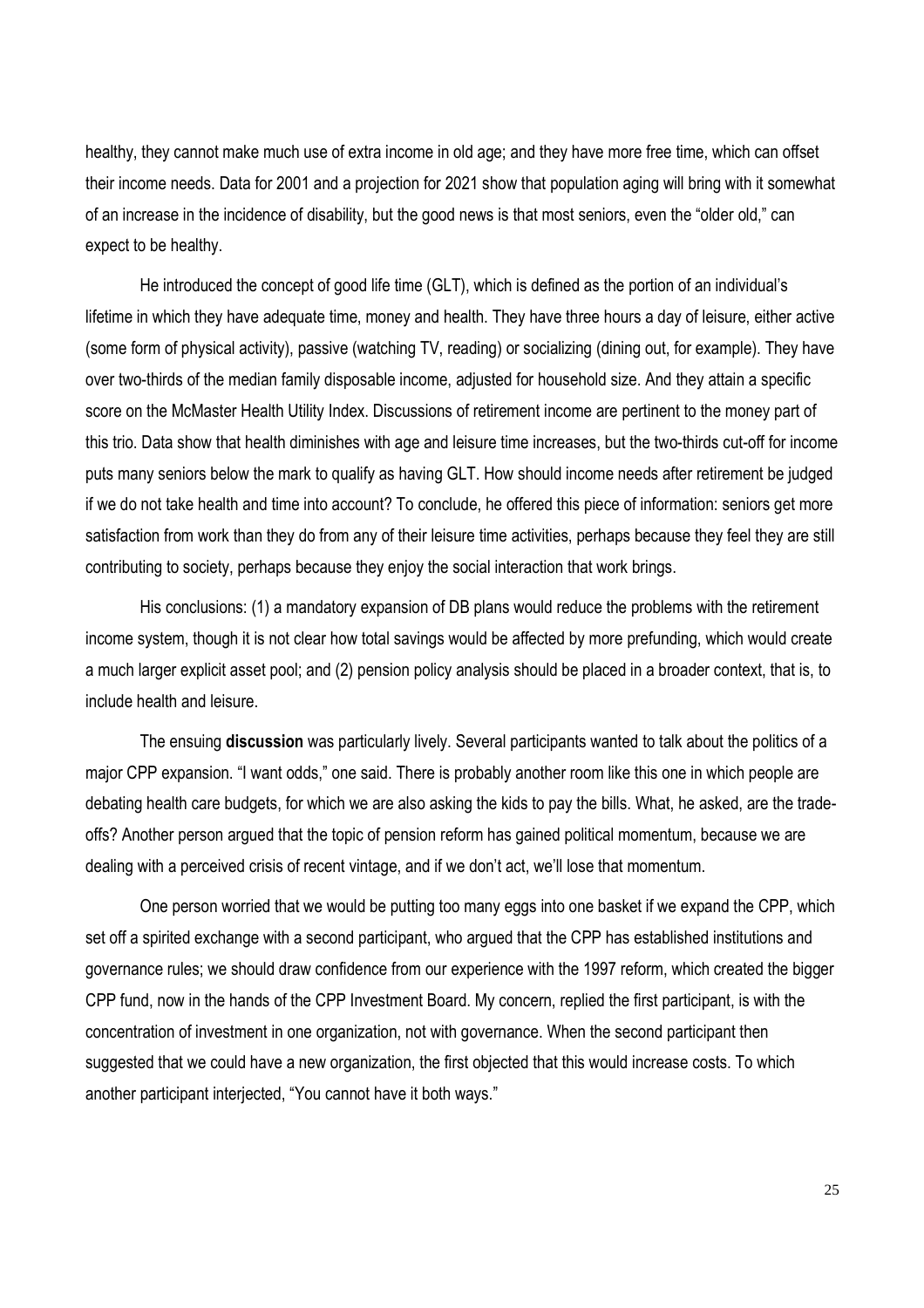One person said we were ignoring the fundamental political problem we are trying to solve – which includes reducing poverty and increasing income equality, goals that go beyond income replacement. We talk about sharing risk across generations, but no one has discussed changing family structures or immigration (which implies bigger families). We should also be concerned with simplicity, which argues for an expansion of the CPP; in the UK, people are being forced to think about 100 pension parameters in making choices.

A participant took issue with Spencer's focus on 65 as the age of retirement. Because people can begin to draw CPP as early as 60 or as late as 70, 65 is now irrelevant. Proposals to increase the retirement age are actually code for reducing benefits, he said. And for all the talk of people wanting to work when they are old, he added, look at what happens in Europe when anyone proposes an increase in the retirement age.

Another participant had some advice for anyone who thinks of reducing or eliminating OAS: "Don't forget Charlie Brown," a reference to the 1985 episode in which a near retiree publicly snapped at Brian Mulroney because of his stated intention to deindex the OAS. And, the person added, don't forget that young people live in a different world than "we gray-hairs" do; they face a very different workplace.

# **Guest Speaker: Federal Finance Minister James Flaherty**

The dinner speaker, Federal Finance Minister **James Flaherty**, said that the government is consulting widely on pensions and has not yet come to any conclusions, though he noted that he was not going to impose on his 19-year-old triplet sons costs they should not have to bear. "These are generational issues," he said. The federal and provincial governments are working closely together on the issue, and they have commissioned a lot of research. Governments have to be careful not to do harm and not to jump too quickly to conclusions about the right solutions. Pension reform will be at the top of the agenda when the finance ministers meet again on June 13- 14 in Prince Edward Island.

The federal government will not avoid choices or tough decisions, he said. Research indicates that middle-income Canadians are not saving enough, and "we know from experience" that if some people cannot afford a reasonable standard of living in retirement, "other Canadians will be called upon to support them through their taxes and through reallocations of funds federally." This makes retirement income an issue for all Canadians.

He stressed that the government is open to considering all options for reform. Canada has a sound financial sector, which means there is potential for new private involvement; "we shouldn't be glib about turning our back on the private sector," he said. The TFSA "has taken on a life of its own" and has become very popular in a very short time; in fact it is the most important tax change for savings since RRSPs were introduced in 1957. The government will also bring in a financial literacy strategy.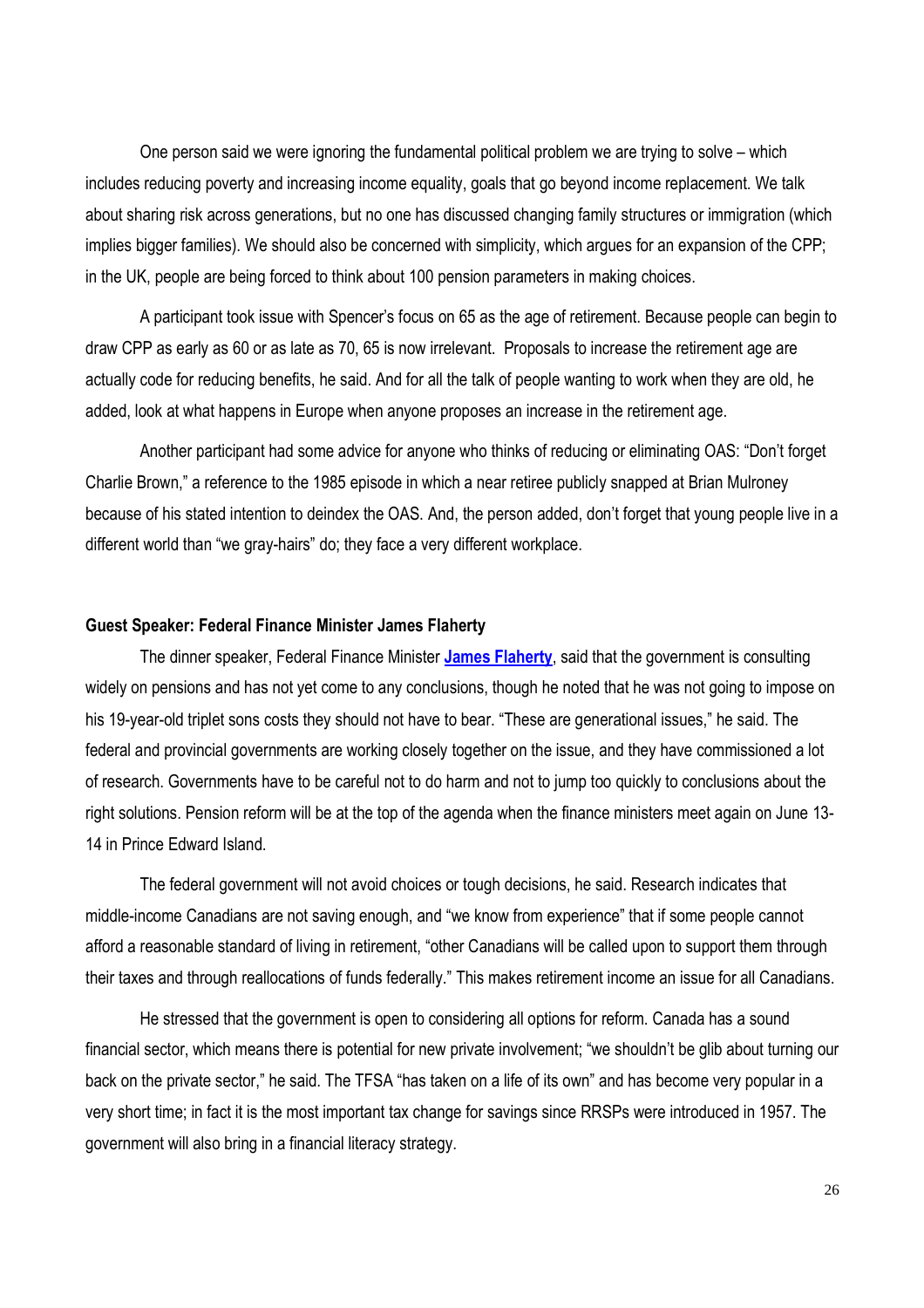# *Session 5 – Perspectives on Recent Reform Proposals: Panel Discussion*

**Bill Robson** of the C.D. Howe Institute led off by referring participants to a *C.D. Howe Institute Backgrounder* on pension complexity published in February (Robson 2010). He looked at principles for third-pillar pension reform, including what he called "broad bins" of solutions drawn from the Finance Canada discussion paper (2010). In some cases, he agreed with that paper, in others, he did not.

The first principle enumerated in the Finance paper is affordability for people and companies. Since many people should save less or not save at all, he argued, there should be no forced saving. The second is affordability for governments, and Robson noted that if this meant avoiding large increases in tax-deferred saving, he did not agree. However, he thought there should be ample savings room for those who need it. Federal public servants accrue pension benefits worth one-third of covered pay, and MPs accrue benefits worth one-half of their pay; Robson said these limits could be extended to all. Third, there must be intergenerational fairness, which requires people to fund DB pensions properly. And with real incomes likely to grow by only 1.6% annually over the next generation, pension reformers should remember that the projected health care costs will substantially draw on Canada's modest income growth.

Fourth, reforms should strike a balance between individual and state responsibility, which Robson interpreted as meaning that they should not provide government backstops that introduce moral hazard to the system. Fifth, individual choice is vital, and sixth, any reform should increase accessibility to user-friendly savings vehicles. Sixth, and finally, another element of affordability for people and companies is striking the right balance between quality and cost. People should remember that while the CPP Investment Board's operations cost only 0.2% of assets, the CPP costs the federal government another 0.4% for administration of the plan, and the Canada Pension Plan Investment Board (CPPIB) pays a further 0.4% for outside advisers. An additional factor that reformers should explicitly take into consideration but that is not included in the Finance paper is robustness; single-employer DB plans are brittle and sometimes break.

Robson then displayed an extremely useful slide – a matrix with reform options across the top and his list of principles down the left side, with check marks, x-marks and question marks in each box indicating how each option stacks up on each principle.

Robson is no fan of classic DB plans, which got no check marks on his matrix, for reasons of moral hazard, intergenerational fairness, and forced savings (which he opposes). He gave the most check marks to expanded flexible, privately delivered DC plans, combined with something Finance Canada also did not mention, more tax-deferred saving room.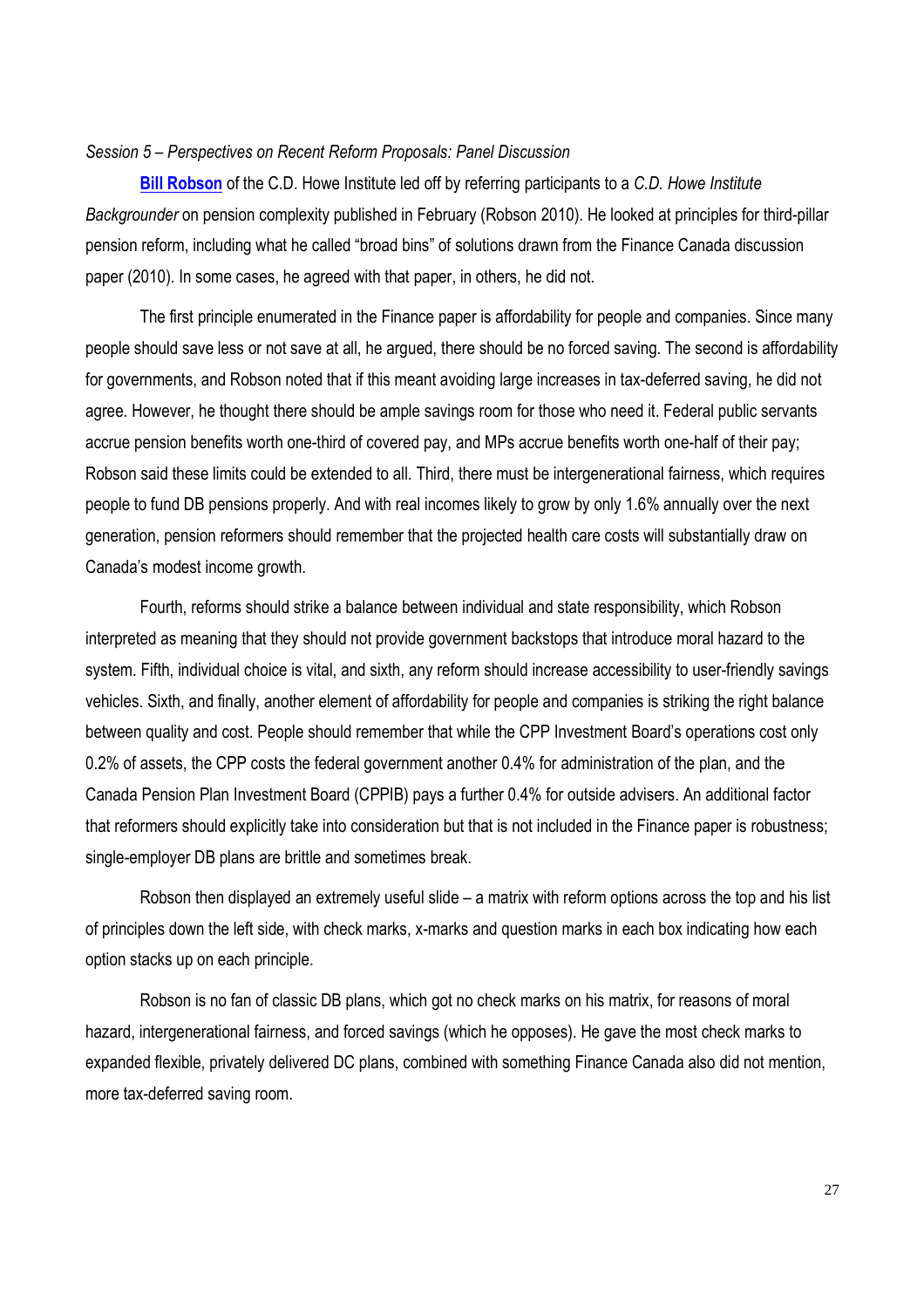**Scott Sweatman** of Spectrum HR Law LLP was co-chair of the Alberta-British Columbia Joint Expert Panel on Pension Standards (JEPPS), which reported in November 2008. He skipped lightly through his "too many slides" and summarized the JEPPS report and what has happened since. Contrary to a widely held view, Alberta and British Columbia are well on their way to producing "nearly identical legislation," but it is unlikely there will be a joint regulator, as the JEPPS has recommended.

The objectives of the legislation will be to ensure the pension "deal" is kept, and to maintain flexibility. It will be based on principles, supported by rules where necessary. The key principles are eligibility, vesting, lockingin, portability, segregation of assets, governance and defining the pension deal. On the issue of governance standards, he said plan trustees and administrators need trustee/fiduciary education because "a lot did not know what they were doing".

Fiduciaries need the protection of a "pension judgement rule" that would be parallel to the legal protection for company directors in the business judgement rule if they have to defend themselves against claims in respect of their decisions. "You can be wrong, but not stupid about being wrong."

Companies with "legacy" surplus issues should be able to ring-fence old, i.e. DB, plans, and then wrap a new plan around it; it's a very practical solution, for example, for companies that want to switch to a DC plan for new employees.

Sweatman stressed that the ABC plan is not dead, as reported. It was designed to meet the problem of people who are not saving enough and have big debts, plus the fact that many companies want out of the pension business. It is similar to plans in Saskatchewan, Quebec, Britain, Australia, and New Zealand, and to Ambachtsheer's CSPP proposal (2008). It will be a private-sector-delivered plan, with help from government to get it going. The management expense ratio plus administrative costs should be no more than 0.5% of assets. It would be at arm's length from governments, but this will not work if government backstops it.

Panellist **Andrew Jackson** of the CLC said the CLC is actively advocating the CPP be doubled on a fully funded basis, plus a 15% increase in the GIS. The CLC's proposal is not correct in every respect, he said, but they wanted it on the agenda. The CLC would double CPP benefits to 50% of pre-retirement income and double the YMPE. Benefits would be phased in over a period of about 40 years and the YBE would be left alone. This is not aimed at the current elderly, but at people who are now in their 40s.

He argued that the CPP works; it is portable and it is a sound base for retirement income, but it is a barebones plan. That was deliberate on the part of its architects, because they wanted to give a larger role to the private sector than did other countries. "Maybe it's time to come to a judgement on that," he said.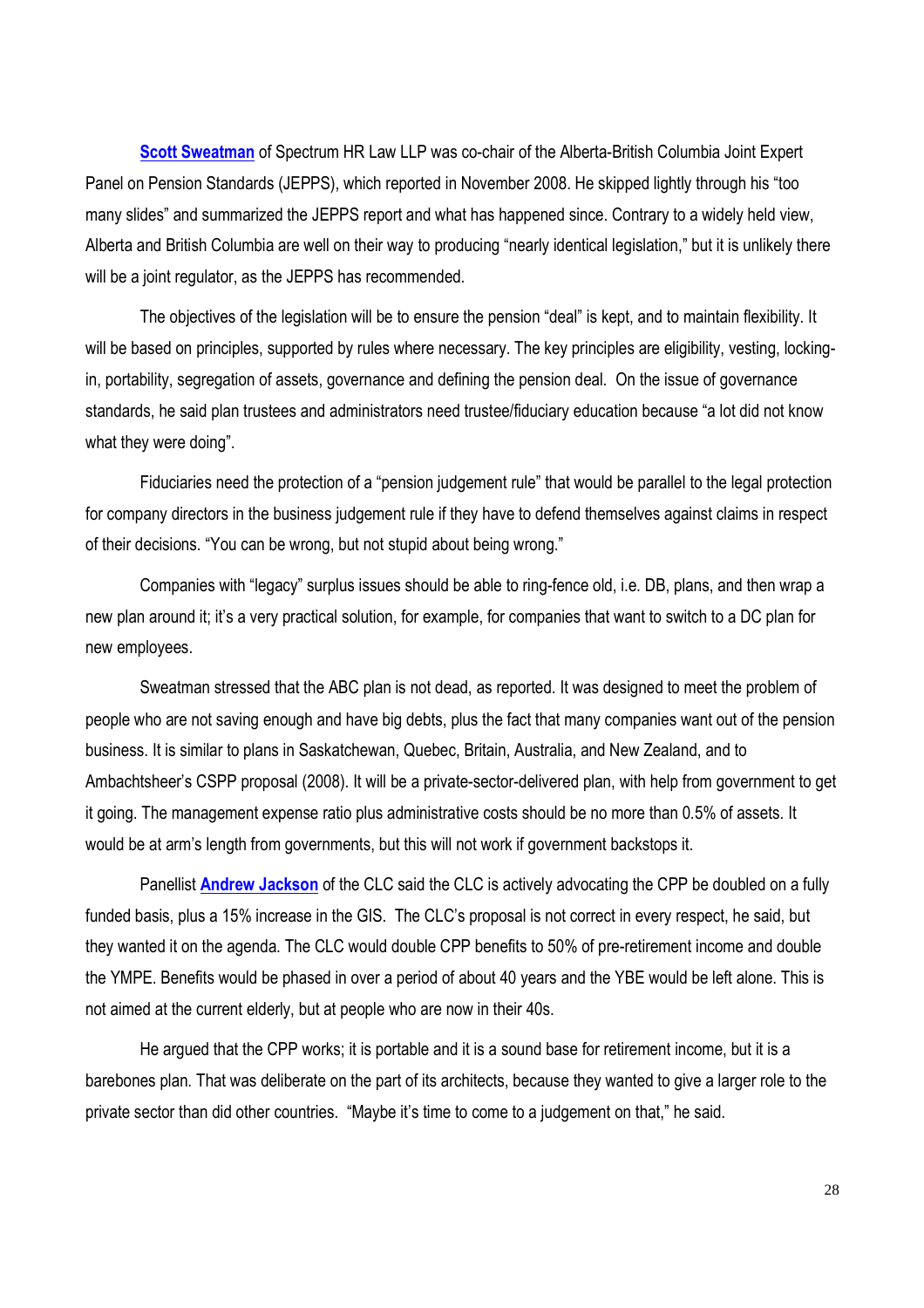The financial meltdown seized people's attention, Jackson said. The average retiree gets only one-third of his or her preretirement income from public sources, and average CPP benefits are \$472 per month, about half of maximum benefits (now \$934). The average income from the CPP and OAS combined is \$989 per month, which amounts to just under \$12,000 a year. There are a lot of not-very-good plans in the private sector; there is no indexing. Expanding the CPP would take the burden off company pension plans. RRSPs do not work; the median RRSP for those aged 55 to 65 consists of only \$60,000, enough to buy an annuity of less than \$300 a month. The picture is not grim for today's seniors, but what about those now in their 20s to 50s? They are less likely to find secure, well paid jobs until later in life, they carry more student debt and bigger mortgages, and they can expect less retirement income.

The expanded CPP would mean a premium increase of just under 6 percentage points on covered earnings, split between employers and employees. Workers who contribute the added 3% would get an additional \$934, fully indexed to inflation, much more than they could get from a similar contribution to an RRSP. This is a very low-cost benefit. Many employers would see this as a good alternative to their own pension plans. He had an answer for those who make the "nanny state" argument: Many companies have compulsory pension plans, and no one screams about that. Ultimately, governments will be on the hook if seniors' incomes are too low.

He said he takes seriously the argument that we should not put all one's eggs in one basket, because he does not want to see a repeat of the problems with the Caisse de depot et placement du Québec.

Panellist **Frank Swedlove** of the Canadian Life and Health Insurance Association noted that his industry operates over 70% of private pension plans, where most of the growth has been in DC RPPs and group RRSPs. Still, almost half of private sector workers have no workplace savings plan; those with incomes between \$30,000 and \$100,000 are underserved. This is a missed opportunity. He set out four principles for new reform measures: provide for basic needs; offer incentives to save more; ensure private sector participation; and provide choice.

He reviewed two of the main proposals on the table. He outlined several concerns with them. One concern is that doubling the CPP would involve a 5 percentage point increase in payroll taxes, and benefits would not be funded for 40 years. Another concern is whether this would fill the gaps that need filling. Other concerns relate to government-sponsored plans like the ABC proposal or adding a DC component to the CPP. Under these proposals, there would be only one supplier, and infrastructure would be needed; the plans would take a long time to get rolling. If we were to add a DC component to the CPP, it would cause confusion with the CPP's DB portion. There are also possible fiscal implications, and governments might get involved more than they planned to; in general, governments feel a need to step in when there are problems.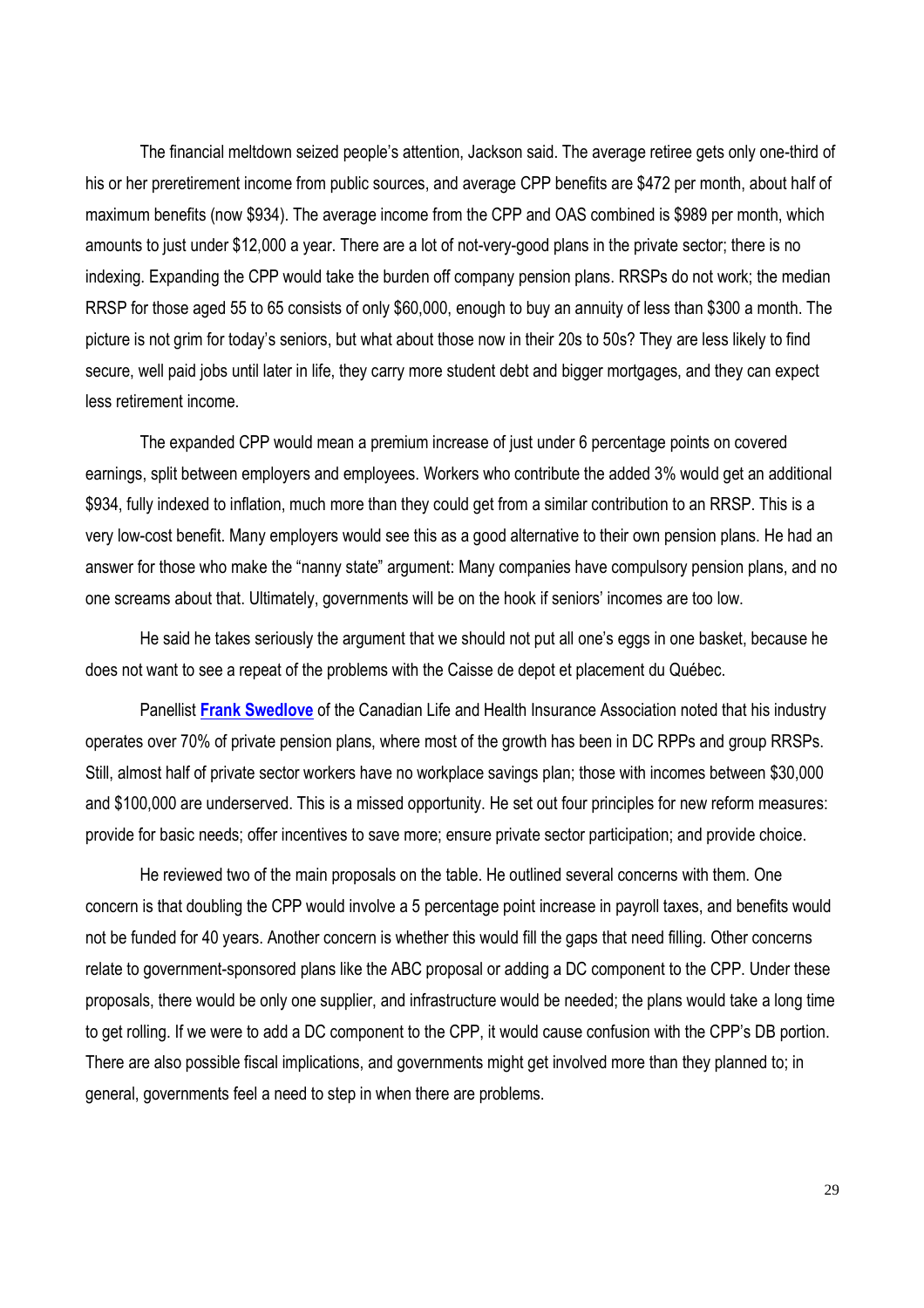A better way, he suggested, is to encourage multi-employer pension plans (MEPPs), in which the employer is not a sponsor and there would be little administrative burden on employers. There would be automatic enrolment, with an opt-out provision. In the US, auto-enrolment led to a rapid increase in enrolment to 87% from 66%. Companies with 20 or more workers would be required to offer a savings vehicle.

For self-employed individuals, governments should expand the definition of income eligible for RRSP savings to include income from office, business and property, and they should defer the date for rolling over an RRSP into a RRIF to 73 from 71.

The system is not broken, he argued. The three pillars work, but we need to expand coverage. Improved access to workplace plans through the private sector could make the biggest difference, fast and at minimal cost.

In the **discussion**, the issue of one major investment board came up again when one participant agreed with Jackson that there should be other options; the recent experience in Quebec shows that having one big investor can go off the rails.

The same person drew a parallel with the original thinking behind medicare – that it was there to cover catastrophic illness. Perhaps the compulsory CPP should be regarded as a socially reasonable minimum base, and anything above it should be left to the private sector through workers and employers. He thought the ABC plans might fit better here than an expanded CPP.

Another participant said work needs to be done on quantifying the policy options; we do not know what would happen to existing pension plans under the various options, so we do not know what the net impact would be on retirement savings. A second person took up this theme; an expanded CPP would require additional contributions from employers, and we do not know what would be the effects of that. Also, an expanded CPP might encourage people to reduce other savings, because they think the government will look after them in the end.

Asked what the fees would be for MEPPs, Swedlove said medium plans tend to cost about 0.5% to 0.7% of assets; some might go as high as 1%.

Another person suggested that because group RRSPs are regulated by the federal government, they are easier for the insurance industry to administer because it does not have to worry about satisfying many different regulatory regimes.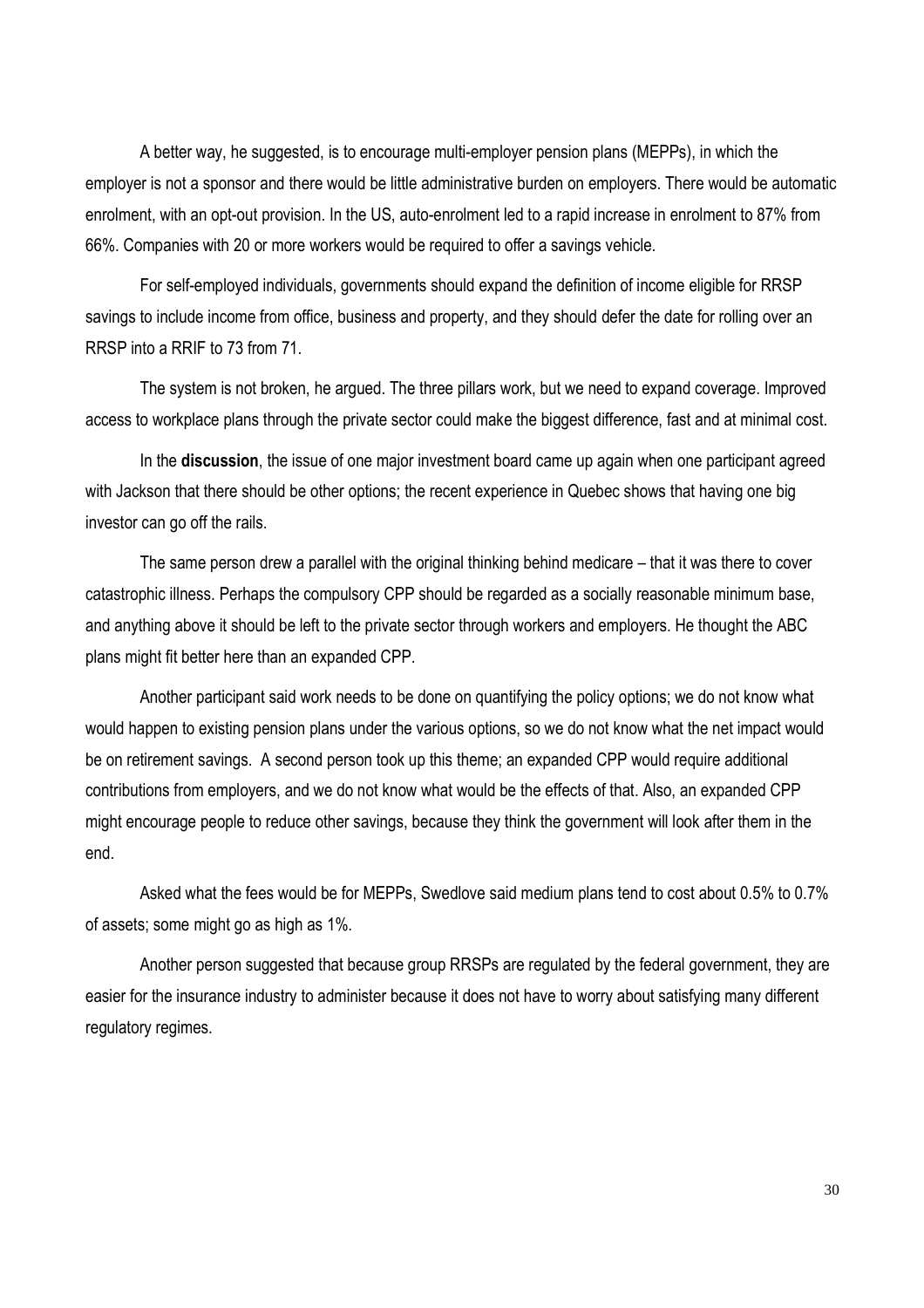# *Session 6 – Wrap-up Session*

In the **closing session**, the rapporteur mainly summarized the messages heard during the previous day and a half, but he also jumped into the debate over whether creating one big investment fund was worrisome, because it meant putting all our eggs in one basket (the unfortunate example of the Caisse de dépôt was on everyone's minds). The money goes into one pool, he noted, but the investment managers, as they seek diversification and the best allocation of funds, then put the money into many baskets – bonds, stocks (public and private equity), infrastructure, and real estate; and any of these might be domestic or foreign. It is also worth noting, he said, that in the market meltdown and financial crisis of 2008 and 2009, all big pension funds lost money, but none (the CPPIB, Ontario Teachers' Pension Plan, OMERS, HOOPP, bcIMC, AIMCo) ran into the same kind of trouble as the Caisse did. One reason for this is governance: the Quebec government exercises considerable influence over the decisions of the Caisse, while the others are arm's length organizations.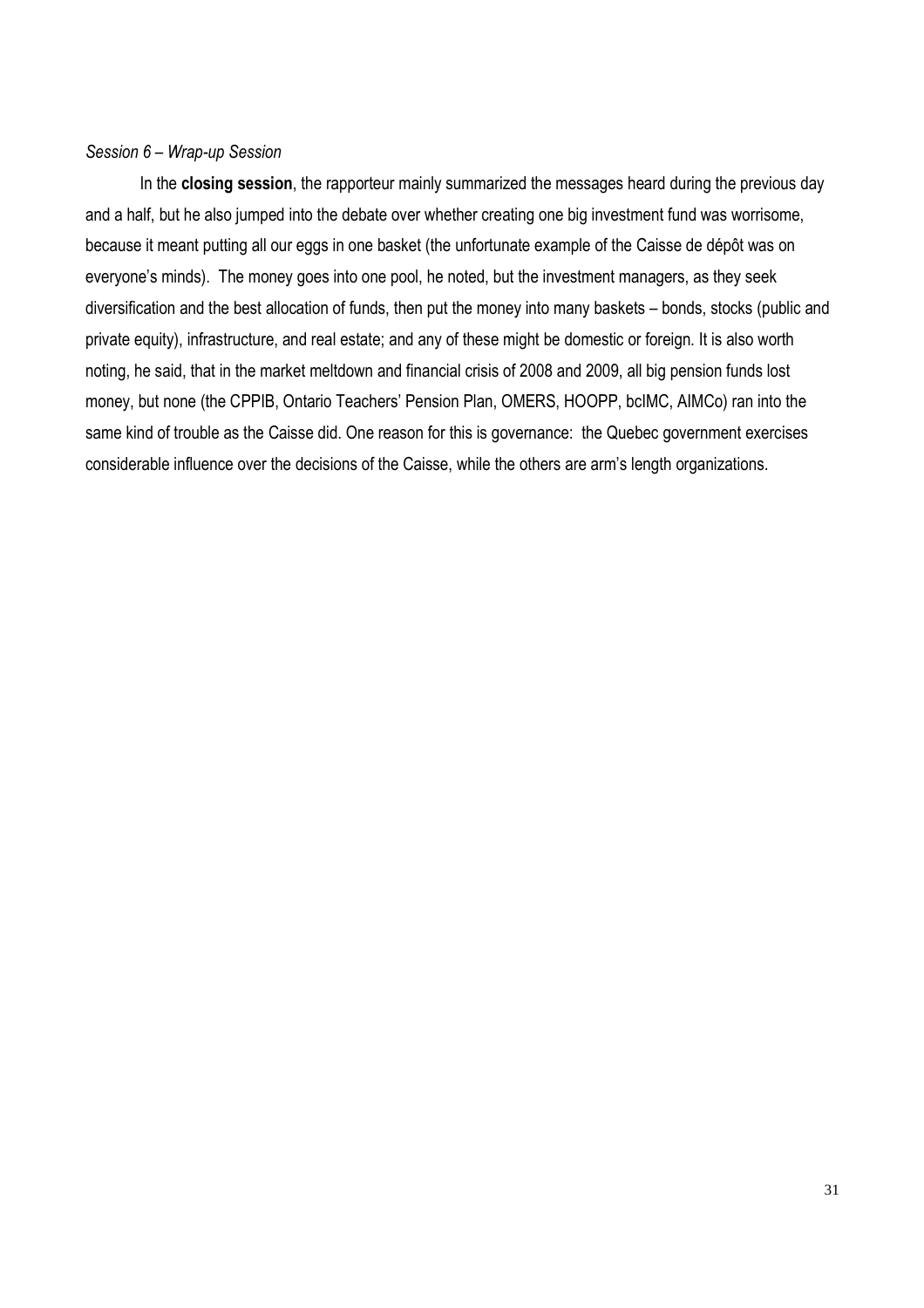# *Key Messages*

The symposium produced a thorough overview of the problems in the retirement income system that need solving, and the challenges involved in coming up with solid and sustainable reforms. It generated many useful observations about the current debate and where it might go from here.

- We have better data to assess the nature of the problem, not only as it is today, but how it is likely to evolve in the years or even decades ahead. Schellenberg and Ostrovsky's research deepened our understanding of the role RPPs play in determining the income of seniors (not by as much as we might have thought), while Wolfson's work offered a better idea of the outlook for seniors' income in the future. This is a major advance from the pension debate of the 1970s and 1980s. Several participants argued that the outlook for retirees is worsening, cohort by cohort, and will continue to do so. While many Canadians now want to retire earlier than did previous generations, they are staying in school longer and take on more debt (student loans and mortgages) over their lifetime than their elders had; in addition, the nature of work has changed, it is less stable and offers less in the way of secure pensions. The result is that people expect to support a longer retirement with less work time and more financial stress than previous generations experienced. New evidence would be very helpful.
- Today's debate is different from its predecessors in several ways. Today, the debate focuses on the future retired; 30 years ago, it focused on the then-current retired – in the past, no one talked about big fixes for today's retirees. And all the current proposals to repair the retirement income system assume that future pensions will be fully funded. This is in sharp contrast to the first three decades of the Canada Pension Plan (it was reformed in 1997) and the decades in which DB plans were inadequately funded, which had consequences that have become obvious in the past few years. A greater sense of humility was evident at this symposium than there was 30 years ago; absolute pension commitments seem now to be a thing of the past (many "guarantees" promsed more than they could deliver), so today's arrangements are more often hedged by the ability-to-pay caveat. The notion discussed here that retirees might have to assume some of the risk – and the financial penalties implied – is quite new; seniors are no longer sacred cows, at least to nonpoliticians.
- In this symposium there was no discussion of the health of the CPP or even the OAS/GIS, the main public pillars of retirement income. Rather, attention fell on the private sector pension system and on the inadequate savings – for whatever reason – of middle and upper-middle income earners. This helped to focus the debate.
- We had two other very useful discussions. One involved the role of financial literacy and how it might be imparted both to those approaching retirement, and to the young, for whom pension issues seem far too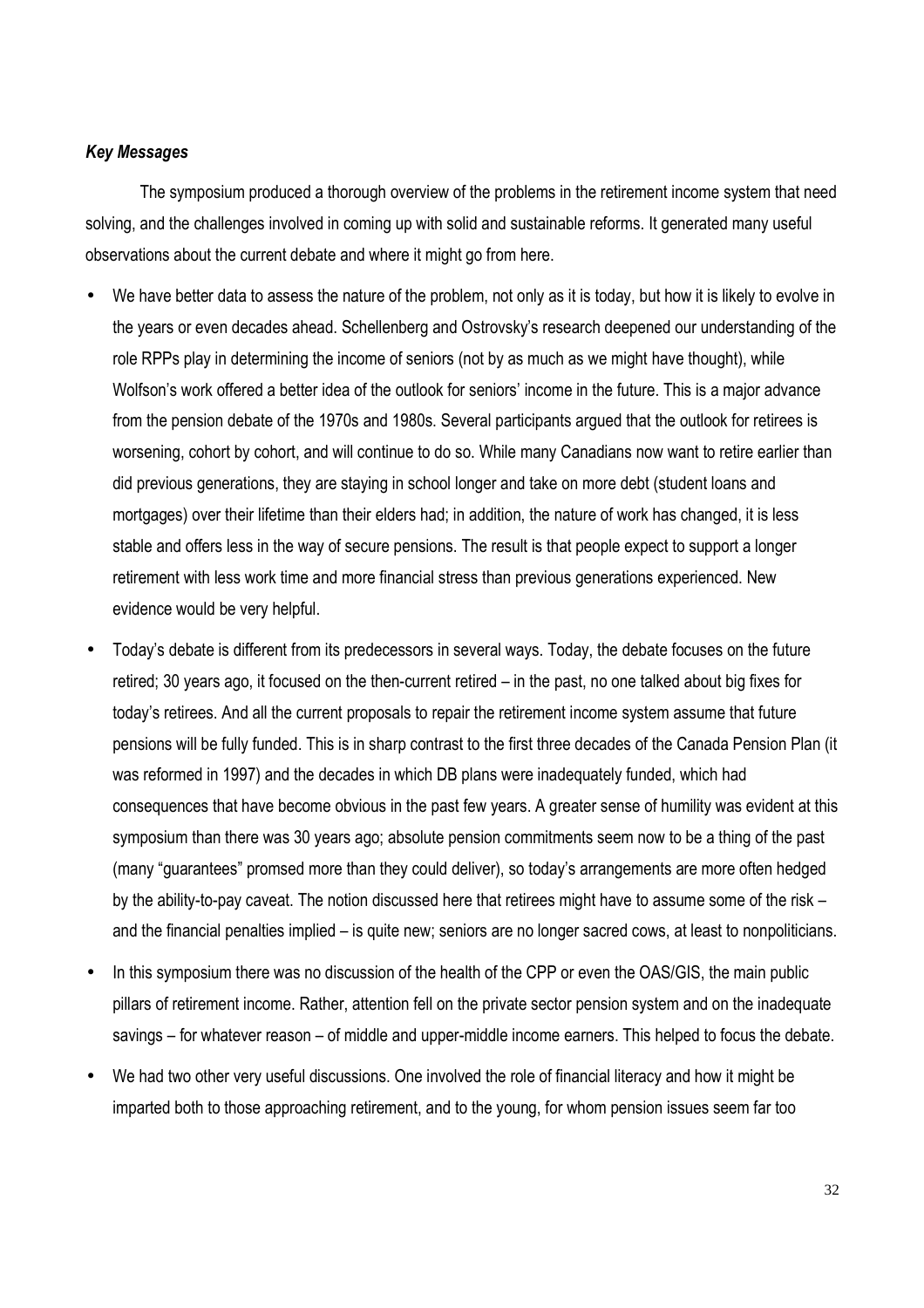distant a concern to bother thinking about. The concerns of small business also got considerable attention – more than in previous debates over retirement income.

- The range of policy options is beginning to take shape, but it is clear that this debate will be very complex, simply because there are so many possibilities. Robson's matrix – or variations on it – should be part of any future conference on pension policy. Everyone has principles (or criteria or goals) they want to advance in this debate, but the discussion would be much easier if everyone clarified their assessments and their preferred options with such a tool.
- In terms of policy proposals, there was debate over not just the design of reforms, but also who will deliver pensions in the future. The longstanding divide over public versus private roles was the most voluble, with some supporting a greater role for the private sector and others advocating an expansion of public pensions. Whether retirement saving should be voluntary, mandatory or somewhere in between (automatic enrolment with an opt-out) was another key divide. Those elements can be mixed and matched in myriad ways, for example, mandatory or voluntary, through public or private vehicles.
- The most surprising aspect of the policy proposals was the strong support for a substantial expansion of the CPP, which many participants probably regarded as a distant also-ran before this symposium. Governments seem disinclined to advance this solution, so it may go nowhere, but it is clearly on the table, along with the key provincial proposals from Alberta and BC, Ontario, and Nova Scotia.
- There are no quick fixes. For all the recent urgency in the public discourse, there was an implicit acceptance that this round of the debate over retirement income could take a decade to work out. As the presentations by Duncan and Flaherty suggested, governments worry that too-quick solutions will be suboptimal solutions; they appear inclined to move carefully. There is one exception here: Alberta and British Columbia appear to be on a faster track than many people outside those two provinces have realized, and this may force the whole debate onto a faster track.
- A final point, though it should not be regarded as an afterthought: Wolfson argued that consideration of retirees (or seniors) should be broadened to take account of not only their income, but also their health and leisure time activity. This is very difficult for policy-makers to do (especially since pension reform seems largely to be the domain of finance ministers), but it is worth exploring in future conferences of this type.

Where do we go from here? The politics of pension reform are difficult, and several participants raised concerns that some of the proposals on the table had very little political appeal. In every prolonged policy debate, there is a time for blue-sky thinking, where everything goes, and then there is a time for settling down to focus on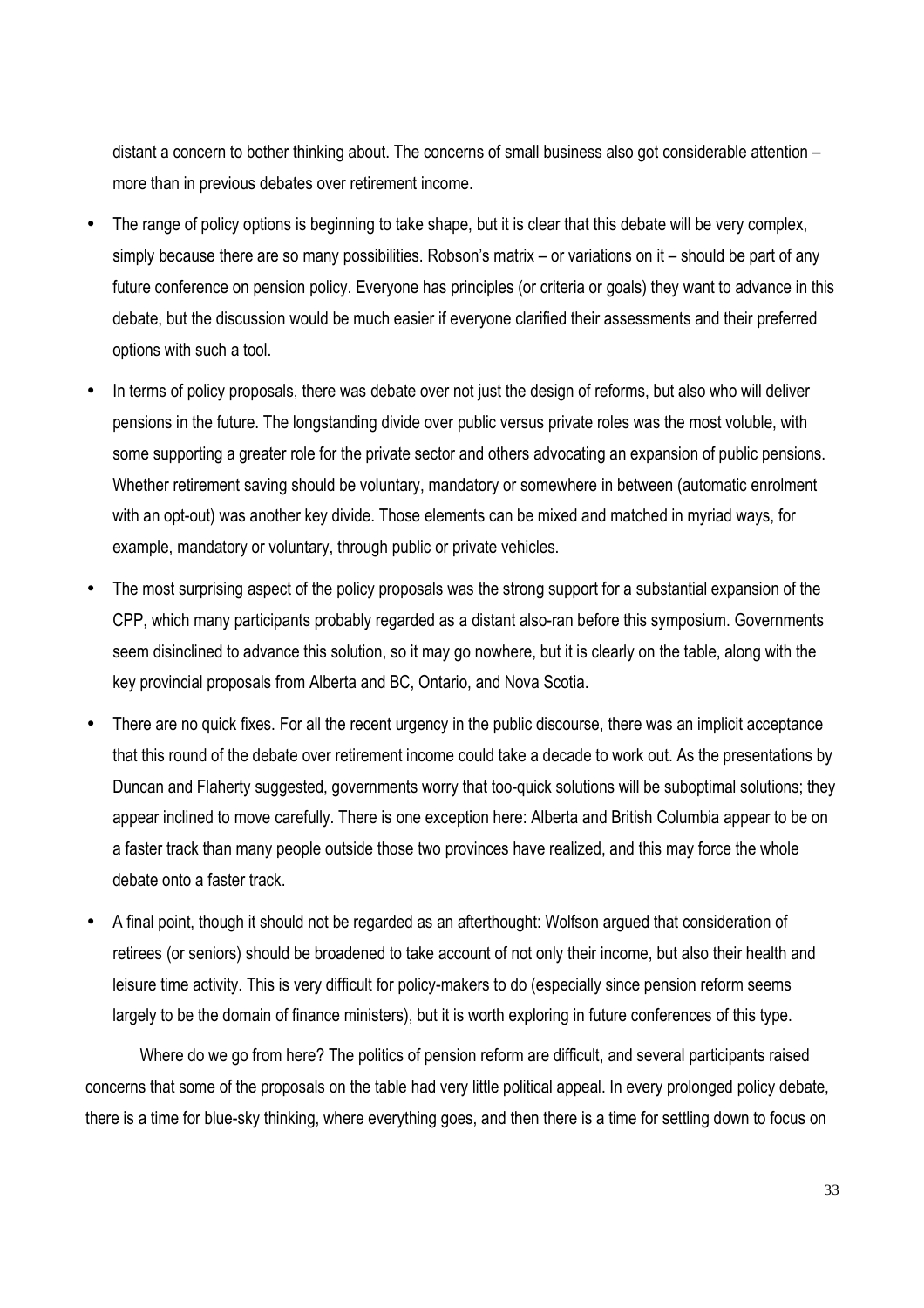solutions that are both sound and politically feasible. This debate has probably reached the transition point between the two.

The danger is that for all the public consultation by government, too much of the discussion will take place behind the closed doors of federal-provincial bargaining, leaving too little room for nongovernment voices – business, labour and academia – to weigh in on the various proposals as the decision-making progresses. Followup conferences, organized by the IRPP or any other organization that wants to get involved, would be welcome. And everyone should bring their matrix!